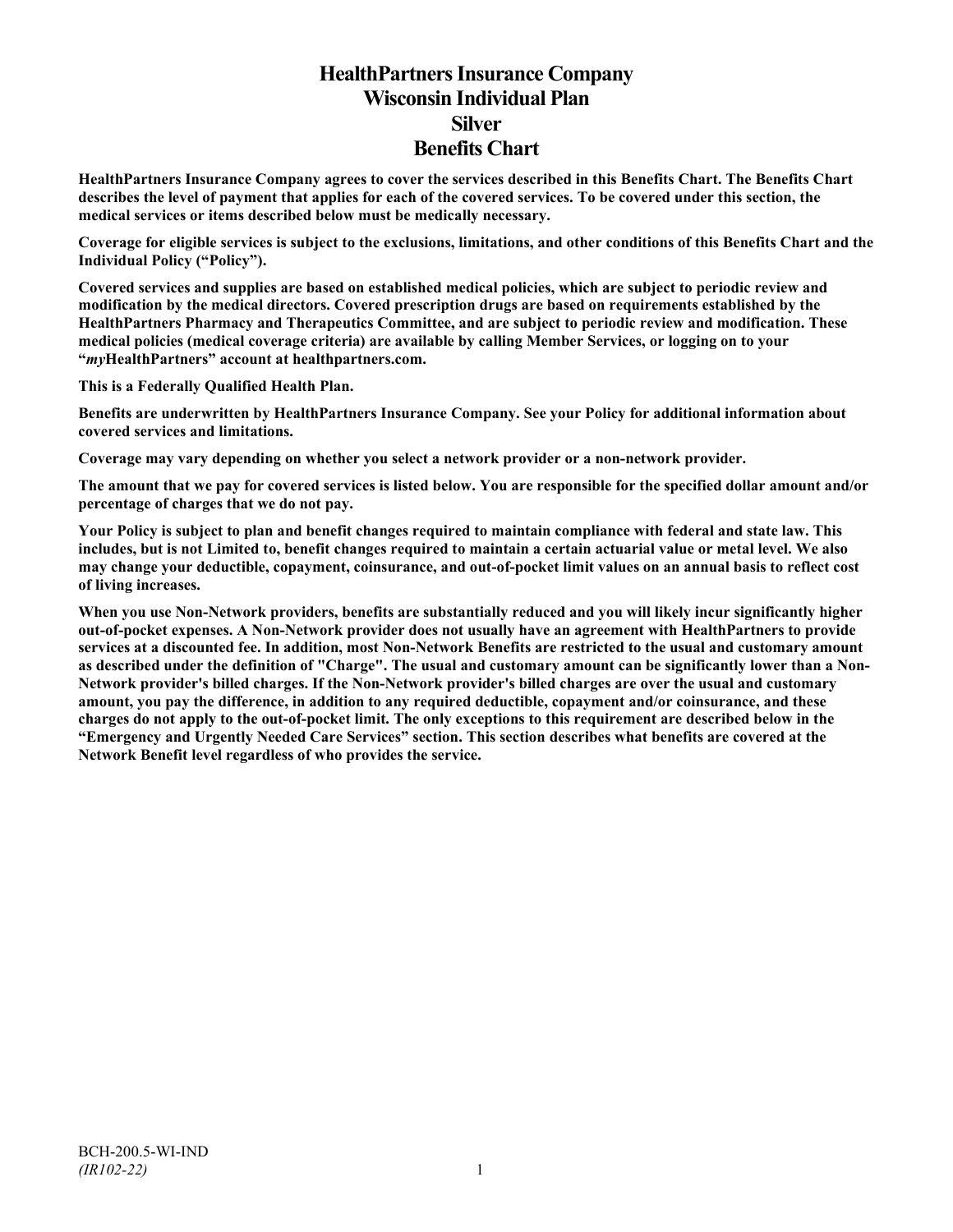## **These definitions apply to the Benefits Chart. They also apply to your Policy.**

| <b>Biosimilar Drug:</b> | A prescription drug, approved by the Food and Drug Administration (FDA), that the FDA has<br>determined is biosimilar to and interchangeable with a biological brand name drug. Biosimilar<br>drugs are not considered generic drugs and are not covered under the generic drug benefit.                                                                                                                                                                                                                                                                                                                                     |
|-------------------------|------------------------------------------------------------------------------------------------------------------------------------------------------------------------------------------------------------------------------------------------------------------------------------------------------------------------------------------------------------------------------------------------------------------------------------------------------------------------------------------------------------------------------------------------------------------------------------------------------------------------------|
| <b>Brand Name Drug:</b> | A prescription drug, approved by the Food and Drug Administration (FDA), that is manufactured,<br>sold or licensed for sale under a trademark by the pharmaceutical company that originally<br>researched and developed the drug. Brand name drugs have the same active-ingredient formula as<br>the generic version of the drug. However, generic drugs are manufactured and sold by other drug<br>manufacturers and are generally not available until after the patent on the brand name drug has<br>expired. A few brand name drugs may be covered at the generic benefit level if this is indicated on<br>the formulary. |
| <b>Calendar Year:</b>   | This is the 12-month period beginning 12:01 A.M. Central Time, on January 1, and ending 12:00<br>A.M. Central Time of the next following December 31.                                                                                                                                                                                                                                                                                                                                                                                                                                                                        |
| Charge:                 | For covered services delivered by a network provider, this is the provider's discounted fee for a<br>given medical/surgical service, procedure or item.                                                                                                                                                                                                                                                                                                                                                                                                                                                                      |
|                         | For covered services delivered by non-network providers, a contracted rate may apply if such<br>arrangement is available to HealthPartners.                                                                                                                                                                                                                                                                                                                                                                                                                                                                                  |
|                         | For the Usual and Customary Charge for covered services delivered by non-network providers,<br>our payment is calculated using one of the following options in the following order, depending on<br>availability: 1) a percentage of the Medicare fee schedule; 2) a comparable schedule if the service<br>is not on the Medicare fee schedule; or 3) a commercially reasonable rate for such service if a fee<br>schedule is not available.                                                                                                                                                                                 |
|                         | The Usual and Customary Charge is the maximum amount allowed that we consider in the<br>calculation of the payment of charges incurred for certain covered services. You must pay for any<br>charges above the usual and customary charge, and they do not apply to the out-of-pocket limit.                                                                                                                                                                                                                                                                                                                                 |
|                         | A charge is incurred for covered ambulatory medical and surgical services, on the date the service<br>or item is provided. A charge is incurred for covered inpatient services, on the date of admission to<br>a hospital. To be covered, a charge must be incurred on or after your effective date and on or<br>before the termination date.                                                                                                                                                                                                                                                                                |
|                         | Copayment/Coinsurance: The specified dollar amount, or percentage, of charges incurred for covered services, which we do<br>not pay, but which you must pay, each time you receive certain medical services, procedures or<br>items. Our payment for those covered services or items begins after the copayment or coinsurance<br>is satisfied. Covered services or items requiring a copayment or coinsurance are specified in this<br>Benefits Chart.                                                                                                                                                                      |
|                         | For services provided by a network provider:                                                                                                                                                                                                                                                                                                                                                                                                                                                                                                                                                                                 |
|                         | An amount which is listed as a flat dollar copayment is applied to a network provider's discounted<br>charges for a given service. However, if the network provider's discounted charges for a service or<br>item is less than the flat dollar copayment, you will pay the network provider's discounted charge.<br>An amount which is listed as a percentage of charges or coinsurance is based on the network<br>provider's discounted charges, calculated at the time the claim is processed, which may include an<br>agreed upon fee schedule rate for case rate or withhold arrangements.                               |
|                         | For services provided by a Non-Network provider:                                                                                                                                                                                                                                                                                                                                                                                                                                                                                                                                                                             |
|                         | Any copayment or coinsurance is applied to the lesser of the provider's charges or the usual and<br>customary charge for a service.                                                                                                                                                                                                                                                                                                                                                                                                                                                                                          |
|                         | A copayment or coinsurance is due at the time a service is provided, or when billed by the<br>provider. The copayment or coinsurance applicable for a scheduled visit with a network provider<br>will be collected for each visit, late cancellation and failed appointment.                                                                                                                                                                                                                                                                                                                                                 |
|                         |                                                                                                                                                                                                                                                                                                                                                                                                                                                                                                                                                                                                                              |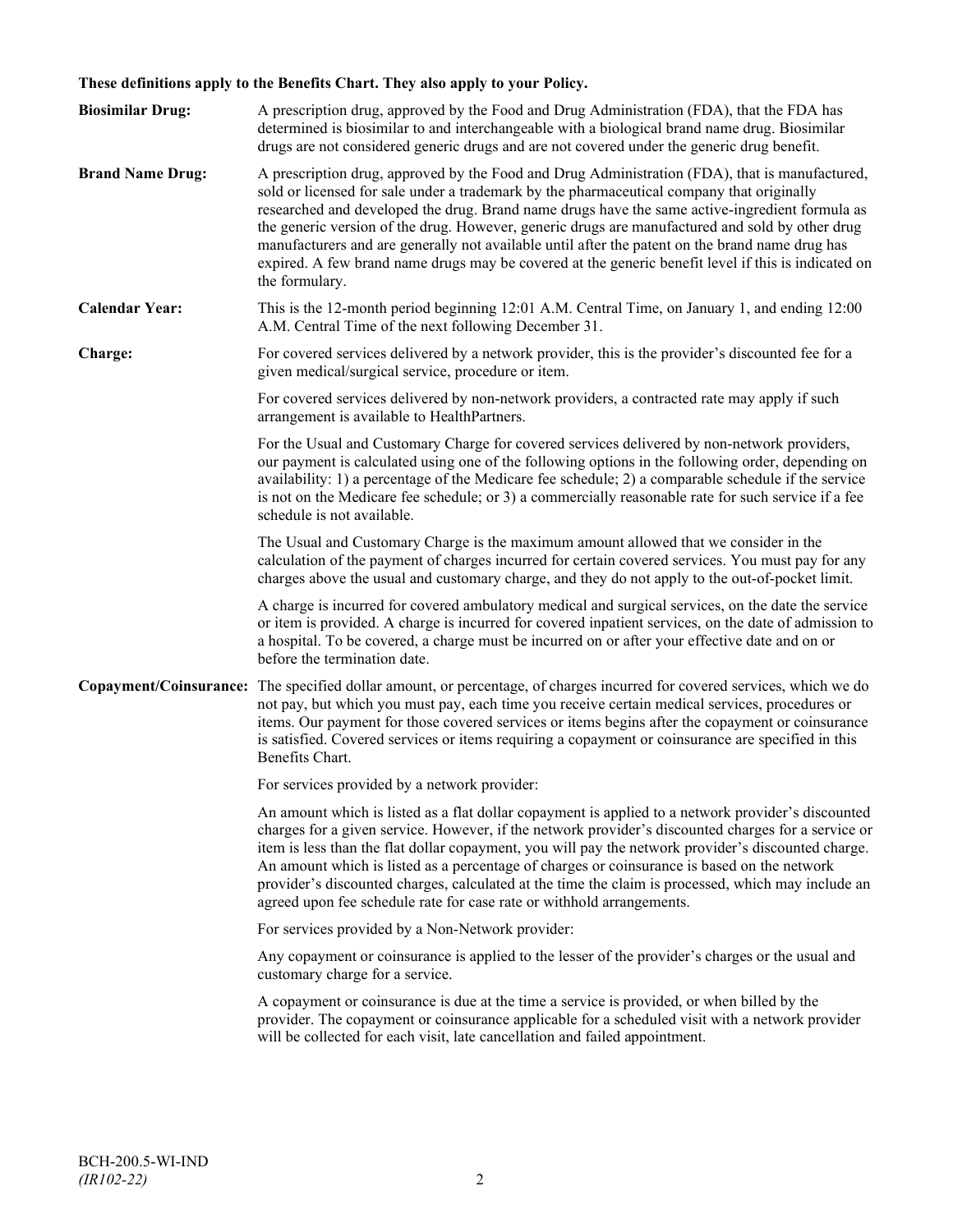| Deductible:                    | The specified dollar amount of charges incurred for covered services, which we do not pay, but an<br>enrollee or a family has to pay first in a calendar year. Our payment for those services or items<br>begins after the deductible is satisfied. For network providers, the amount of the charges that apply<br>to the deductible are based on the network provider's discounted charges, calculated at the time<br>the claim is processed, which may include an agreed upon fee schedule rate for case rate or<br>withhold arrangements. For non-network providers, the amount of charges that apply to the<br>deductible are the lesser of the provider's charges or the usual and customary charge for a service. |
|--------------------------------|-------------------------------------------------------------------------------------------------------------------------------------------------------------------------------------------------------------------------------------------------------------------------------------------------------------------------------------------------------------------------------------------------------------------------------------------------------------------------------------------------------------------------------------------------------------------------------------------------------------------------------------------------------------------------------------------------------------------------|
|                                | Any amounts paid or reimbursed by a third party, including, but not Limited to: point of service<br>rebates, manufacturer coupons, manufacturer debit cards or other forms of direct reimbursement to<br>an Insured for a product or service, will not apply toward your deductible, to the extent permitted<br>under state and federal law.                                                                                                                                                                                                                                                                                                                                                                            |
|                                | Your plan has an embedded deductible. This means once a member meets the individual<br>deductible, the plan begins paying benefits for that person. If two or more members of the family<br>meet the family deductible, the plan begins paying benefits for all members of the family,<br>regardless of whether each member has met the individual deductible. However, a member may<br>not contribute more than the individual deductible toward the family deductible.                                                                                                                                                                                                                                                |
|                                | All services are subject to the deductible unless otherwise indicated below in this Benefits Chart.                                                                                                                                                                                                                                                                                                                                                                                                                                                                                                                                                                                                                     |
| Formulary:                     | This is a current list, which may be revised from time to time, of prescription drugs, medications,<br>equipment and supplies covered by us as indicated in this Benefits Chart which are covered at the<br>highest benefit level. Some drugs on the formulary may require prior authorization to be covered<br>as formulary drugs. The formulary, and information on drugs that require prior authorization, are<br>available by calling Member Services, or logging on to your "myHealthPartners" account at<br>healthpartners.com.                                                                                                                                                                                   |
| <b>Generic Drug:</b>           | A prescription drug, approved by the Food and Drug Administration (FDA), that the FDA has<br>determined is comparable to a brand name drug product in dosage form, strength, route of<br>administration, quality, intended use and documented bioequivalence. Generally, generic drugs<br>cost less than brand name drugs. Some brand name drugs may be covered at the generic drug<br>benefit level if this is indicated on the formulary.                                                                                                                                                                                                                                                                             |
| <b>Non-Formulary Drug:</b>     | This is a prescription drug, approved by the Food and Drug Administration (FDA), that is not on<br>the formulary, is medically necessary and is not investigative or experimental or otherwise<br>excluded under your Policy.                                                                                                                                                                                                                                                                                                                                                                                                                                                                                           |
| <b>Out-of-Pocket Expenses:</b> | You pay the specified copayments/coinsurance and deductibles applicable for particular services,<br>subject to the out-of-pocket limit described below. These amounts are in addition to the monthly<br>enrollment payments.                                                                                                                                                                                                                                                                                                                                                                                                                                                                                            |
| <b>Out-of-Pocket Limit:</b>    | You pay the copayments/coinsurance and deductibles for covered services, to the individual or<br>family out-of-pocket limit. Thereafter we cover 100% of charges incurred for all other covered<br>services, for the rest of the calendar year. You pay amounts greater than the out-of-pocket limit if<br>you exceed any visits or day limits.                                                                                                                                                                                                                                                                                                                                                                         |
|                                | Non-Network Benefits above the usual and customary charge (see definition of charge above) do<br>not apply to the out-of-pocket limit.                                                                                                                                                                                                                                                                                                                                                                                                                                                                                                                                                                                  |
|                                | Non-Network Benefits for transplant surgery do not apply to the out-of-pocket limit.                                                                                                                                                                                                                                                                                                                                                                                                                                                                                                                                                                                                                                    |
|                                | You are responsible to keep track of the out-of-pocket expenses. Contact our Member Services<br>department for assistance in determining the amount paid by the enrollee for specific eligible<br>services received. Claims for reimbursement under the out-of-pocket limit provisions are subject<br>to the same time limits and provisions described under the "Claims Provisions" section of the<br>Contract.                                                                                                                                                                                                                                                                                                        |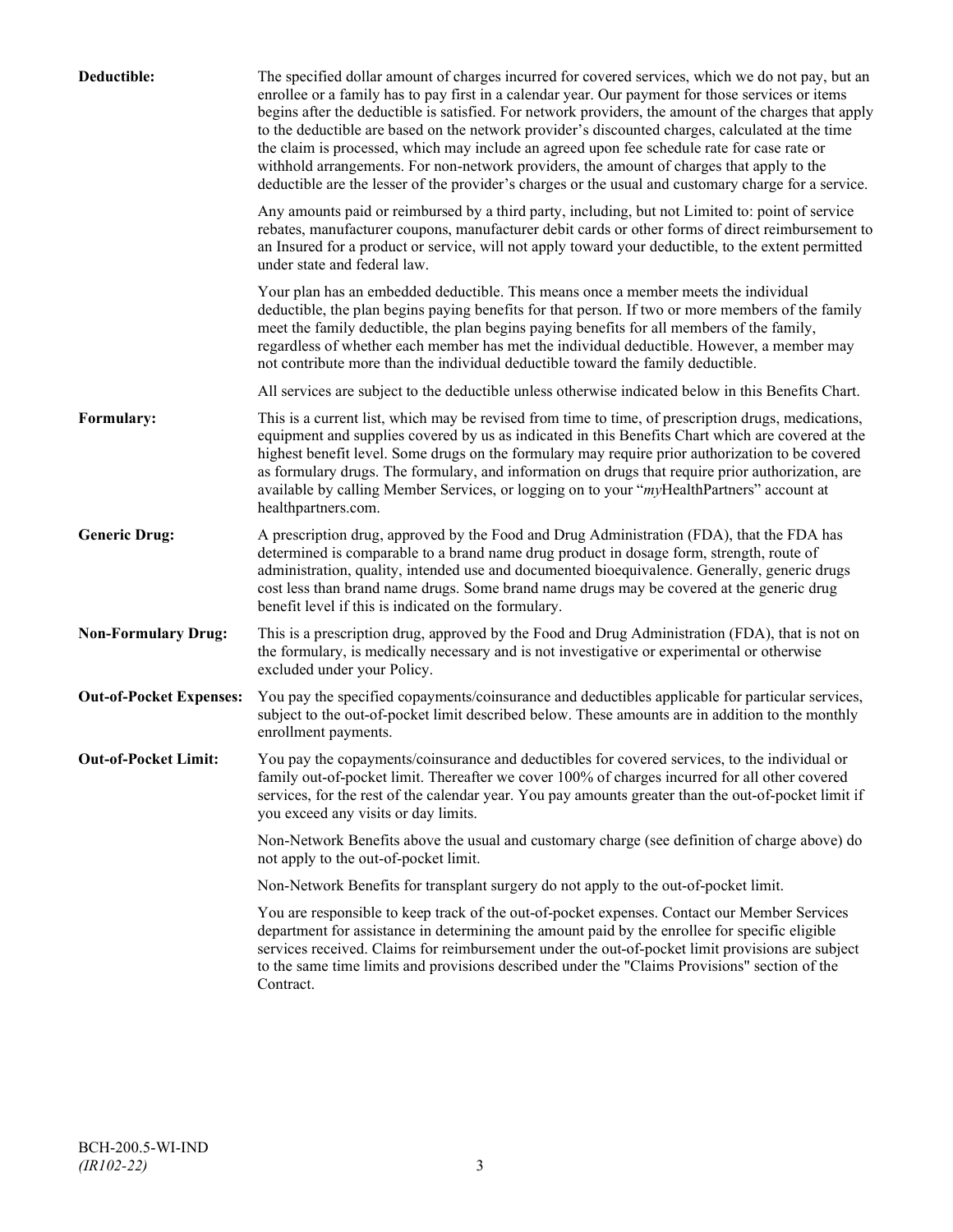|                             | Primary Care Providers: These are providers in the following categories: Family Practice, General Practice, Internal<br>Medicine, Pediatrics, Adolescent Medicine, Adult Medicine and Geriatrics.                                                                                                                                                                                                                                                                                                                                    |
|-----------------------------|--------------------------------------------------------------------------------------------------------------------------------------------------------------------------------------------------------------------------------------------------------------------------------------------------------------------------------------------------------------------------------------------------------------------------------------------------------------------------------------------------------------------------------------|
|                             | Specialty Care Providers: These are providers who are not in the following categories: Family Practice, General Practice,<br>Internal Medicine, Pediatrics, Adolescent Medicine, Adult Medicine and Geriatrics.                                                                                                                                                                                                                                                                                                                      |
| <b>Specialty Drug List:</b> | This is a current list, which may be revised from time to time, of prescription drugs, medications,<br>equipment and supplies, which are typically bio-pharmaceuticals. The purpose of a specialty drug<br>list is to facilitate enhanced monitoring of complex therapies used to treat specific conditions.<br>Specialty drugs are covered by us as indicated in this Benefits Chart. The specialty drug list is<br>available by calling Member Services, or logging on to your "myHealthPartners" account at<br>healthpartners.com |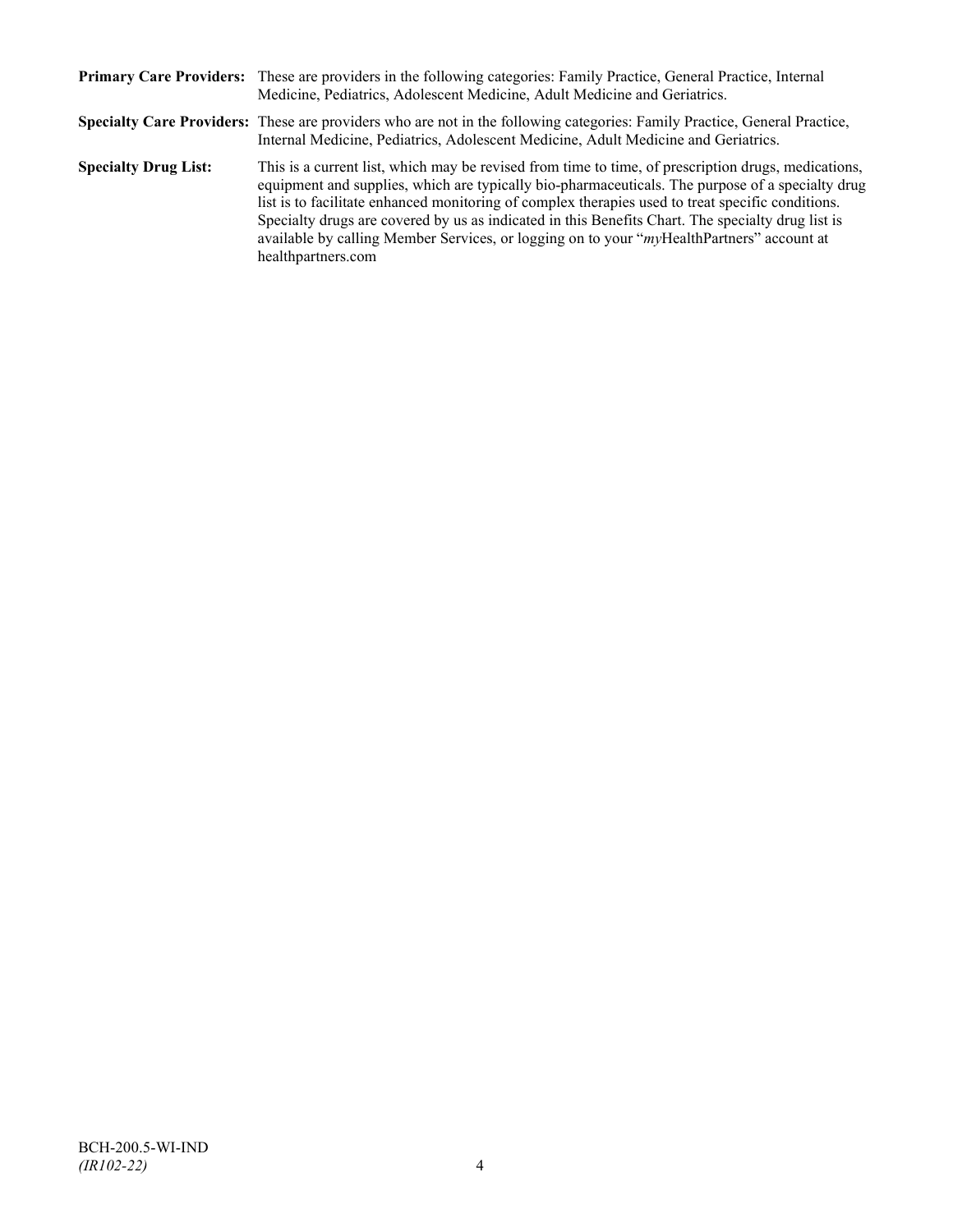### **DEDUCTIBLES AND OUT-OF-POCKET LIMITS**

#### **Individual Calendar Year Deductible**

| <b>Network Benefits</b> | <b>Non-Network Benefits</b> |
|-------------------------|-----------------------------|
| $\frac{1}{2}$ \$7,500   | \$20,000                    |

#### **Family Calendar Year Deductible**

| <b>Network Benefits</b> | <b>Non-Network Benefits</b> |
|-------------------------|-----------------------------|
| \$15,000                | \$40,000                    |

Your individual and family deductible amounts may be indexed to allow for changes under Federal rules.

Your Policy has an embedded deductible. This means once you meet the individual deductible, we begin paying benefits. If two or more covered members of the family meet the family deductible, we begin paying benefits for all covered members of the family, regardless of whether each member has met the individual deductible. However, you may not contribute more than the individual deductible amount towards the family deductible.

Separate deductibles must be satisfied under the Network Benefits and Non-Network Benefits.

Any amounts paid or reimbursed by a third party, including but not Limited to: point of service rebates, manufacturer coupons, manufacturer debit cards or other forms of direct reimbursement to an Insured for a product or service, will not apply toward your deductible, to the extent permitted under state and federal law.

#### **Individual Calendar Year Out-of-Pocket Limit**

| <b>Network Benefits</b> | <b>Non-Network Benefits</b> |
|-------------------------|-----------------------------|
| \$8,700                 | None.                       |

#### **Family Calendar Year Out-of-Pocket Limit**

| Network Benefits | Non-Network Benefits |
|------------------|----------------------|
| \$17,400         | None.                |

Your individual and family out-of-pocket amounts may be indexed to allow for changes under Federal rules.

Separate Out-of-Pocket Limits must be satisfied under Network Benefits and Non-Network Benefits.

Non-Network Benefits above the usual and customary charge will not apply to the individual or family Out-of-Pocket.

Any amounts paid or reimbursed by a third party, including but not Limited to: point of service rebates, manufacturer coupons, manufacturer debit cards or other forms of direct reimbursement to an Insured for a product or service, will not apply as an outof-pocket expense, to the extent permitted under state and federal law.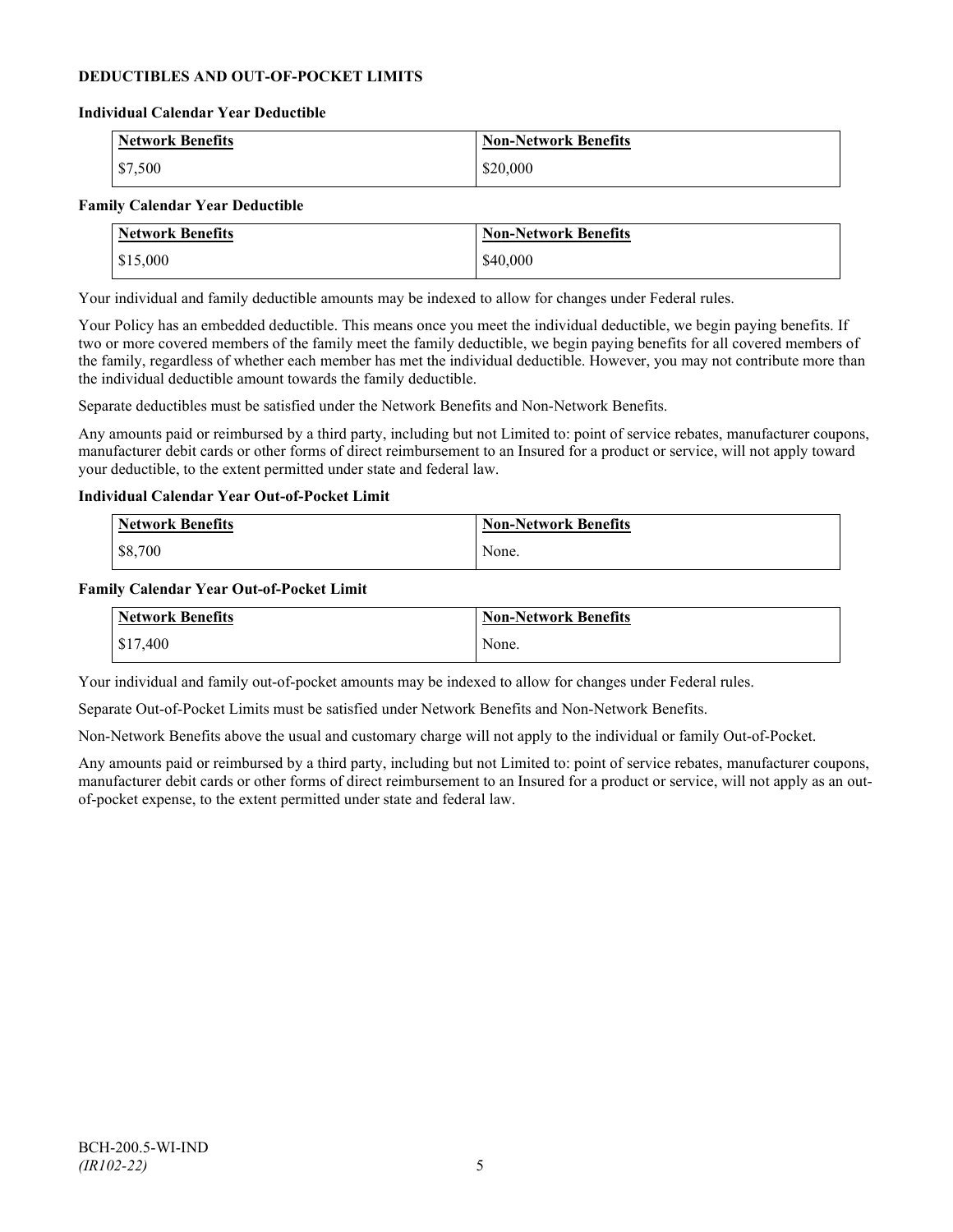## **AMBULANCE AND MEDICAL TRANSPORTATION**

### **Covered Services:**

We cover ambulance and medical transportation for medical emergencies.

We also cover medically necessary, non-emergency transportation if it meets our medical coverage criteria.

Covered services are based on established medical policies, which are subject to periodic review and modification by the medical directors. These medical policies (medical coverage criteria) and applicable prior authorization requirements are available by calling Member Services, or logging on to your "*my*HealthPartners" account a[t healthpartners.com.](http://www.healthpartners.com/)

| <b>Network Benefits</b>      | <b>Non-Network Benefits</b> |
|------------------------------|-----------------------------|
| 75% of the charges incurred. | See Network Benefits.       |

### **Not Covered:**

See "Services Not Covered" in your Policy.

## **AUTISM SERVICES**

### **Covered Services:**

We cover prior authorized evidence-based intensive-level and non-intensive-level treatment of autism spectrum disorders (autism disorder, Asperger's syndrome or pervasive development disorder not otherwise specified).

Covered services are based on established medical policies, which are subject to periodic review and modification by the medical directors. These medical policies (medical coverage criteria) are available by calling Member Services, or logging on to your "*my*HealthPartners" account at [healthpartners.com.](http://www.healthpartners.com/)

Your network provider will coordinate the prior authorization process for any autism treatment services. You may call Member Services at 952-967-7540 or toll-free at 866-232-1166 if you have any questions or concerns regarding the authorization process.

Please call Member Services at 952-967-7540 or toll-free at 866-232-1166 to request authorization for autism treatment services from a Non-Network provider.

**Intensive-level services for children diagnosed with autism spectrum disorders.** Intensive-level services must begin on or after 2 years of age and end before 9 years of age. Intensive-level services, on average, are services provided for more than 20 hours of treatment per week. (The average number of hours a week is calculated over a 6-month period.)

| <b>Network Benefits</b>                                                                                  | <b>Non-Network Benefits</b>                                              |
|----------------------------------------------------------------------------------------------------------|--------------------------------------------------------------------------|
| 100% of the charges incurred, subject to a<br>copayment of \$25 per visit.<br>Deductible does not apply. | 50% of the charges incurred.<br>Limited to 240 visits per calendar year. |
| Limited to 240 visits per calendar year.                                                                 |                                                                          |

The maximum number of visits is combined for Network Benefits and Non-Network Benefits. Visit limits are based on minimum coverage amount available at the time of publication. Additional visits may be available if required due to revised minimum coverage amounts issued by the Office of the Commissioner of Insurance. See our medical coverage criteria for current visit limits.

### **Intensive-Level Services Lifetime Maximum Benefit**

| <b>Network Benefits</b>                               | <b>Non-Network Benefits</b>                           |
|-------------------------------------------------------|-------------------------------------------------------|
| 4 years of cumulative services under this plan or any | 4 years of cumulative services under this plan or any |
| other plan.                                           | other plan.                                           |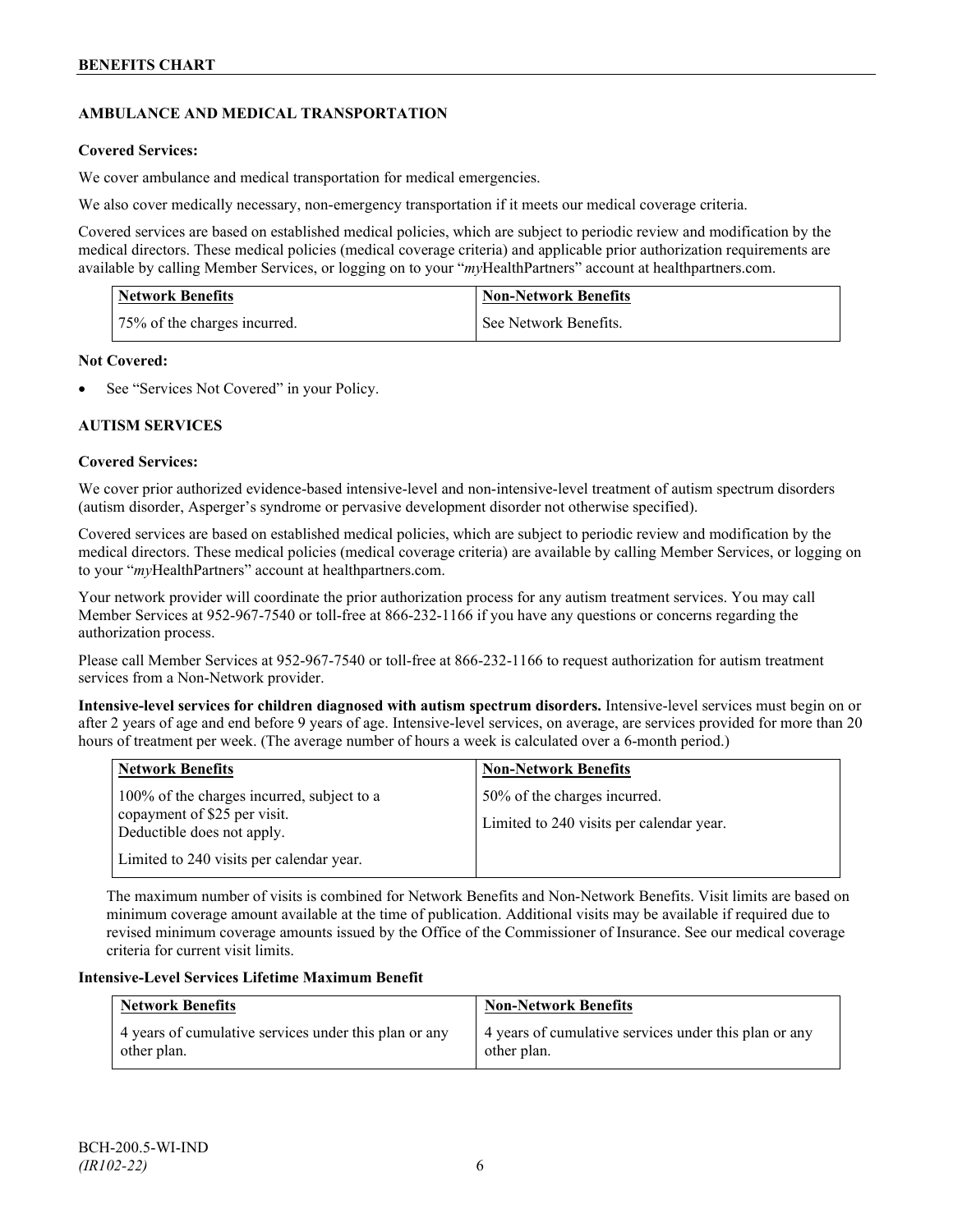### **Non-intensive-level services for Insureds diagnosed with autism spectrum disorders**

| <b>Network Benefits</b>                                                                                  | <b>Non-Network Benefits</b>                                              |
|----------------------------------------------------------------------------------------------------------|--------------------------------------------------------------------------|
| 100% of the charges incurred, subject to a<br>copayment of \$25 per visit.<br>Deductible does not apply. | 50% of the charges incurred.<br>Limited to 120 visits per calendar year. |
| Limited to 120 visits per calendar year.                                                                 |                                                                          |

The maximum number of visits is combined for Network Benefits and Non-Network Benefits. Visit limits are based on minimum coverage amount available at the time of publication. Additional visits may be available if required due to revised minimum coverage amounts issued by the Office of the Commissioner of Insurance. See our medical coverage criteria for current visit limits.

### **Not Covered:**

See "Services Not Covered" in your Policy.

## **BEHAVIORAL HEALTH SERVICES**

#### **Covered Services:**

Covered services are based on established medical policies, which are subject to periodic review and modification by the medical directors. These medical policies (medical coverage criteria) are available by calling Member Services, or logging on to your "*my*HealthPartners" account at [healthpartners.com.](http://www.healthpartners.com/)

**Transitional treatment services.** These are services for the treatment of nervous or mental disorders, and substance use disorders which are provided to an Insured in a less restrictive manner than are inpatient hospital services but in a more intensive manner than are outpatient services. Transitional treatment services are services offered by a provider, and certified by the Wisconsin Department of Health Services for each of the following (except the last bulleted item):

- Mental health services for covered adults in a day treatment program.
- Mental health services for covered children in a day hospital treatment program.
- Services for persons with chronic mental illness provided through a community support program.
- Residential treatment programs for dependent covered persons with substance use disorder.
- Substance use disorder services in a day treatment program.
- Services for persons who are experiencing a mental health crisis or who are in a situation likely to turn into a mental health crisis if support is not provided.
- Intensive outpatient programs for the treatment of psychoactive substance use disorders provided in accordance with the patient placement criteria of the American Society of Addiction Medicine.

### **Mental health services**

We cover services for mental health diagnoses as described in the Diagnostic and Statistical Manual of Mental Disorders – Fifth Edition (DSM 5) (most recent edition).

We provide coverage for mental health treatment ordered by a Wisconsin court under a valid court order that is issued on the basis of a behavioral care evaluation performed by a licensed psychiatrist or doctoral level licensed psychologist, which includes a diagnosis and an individual treatment plan for care in the most appropriate, least restrictive environment. We must be given a copy of the court order and the behavioral care evaluation, and the service must be a covered benefit under your Policy, and the service must be provided by a network provider, or other provider as required by law.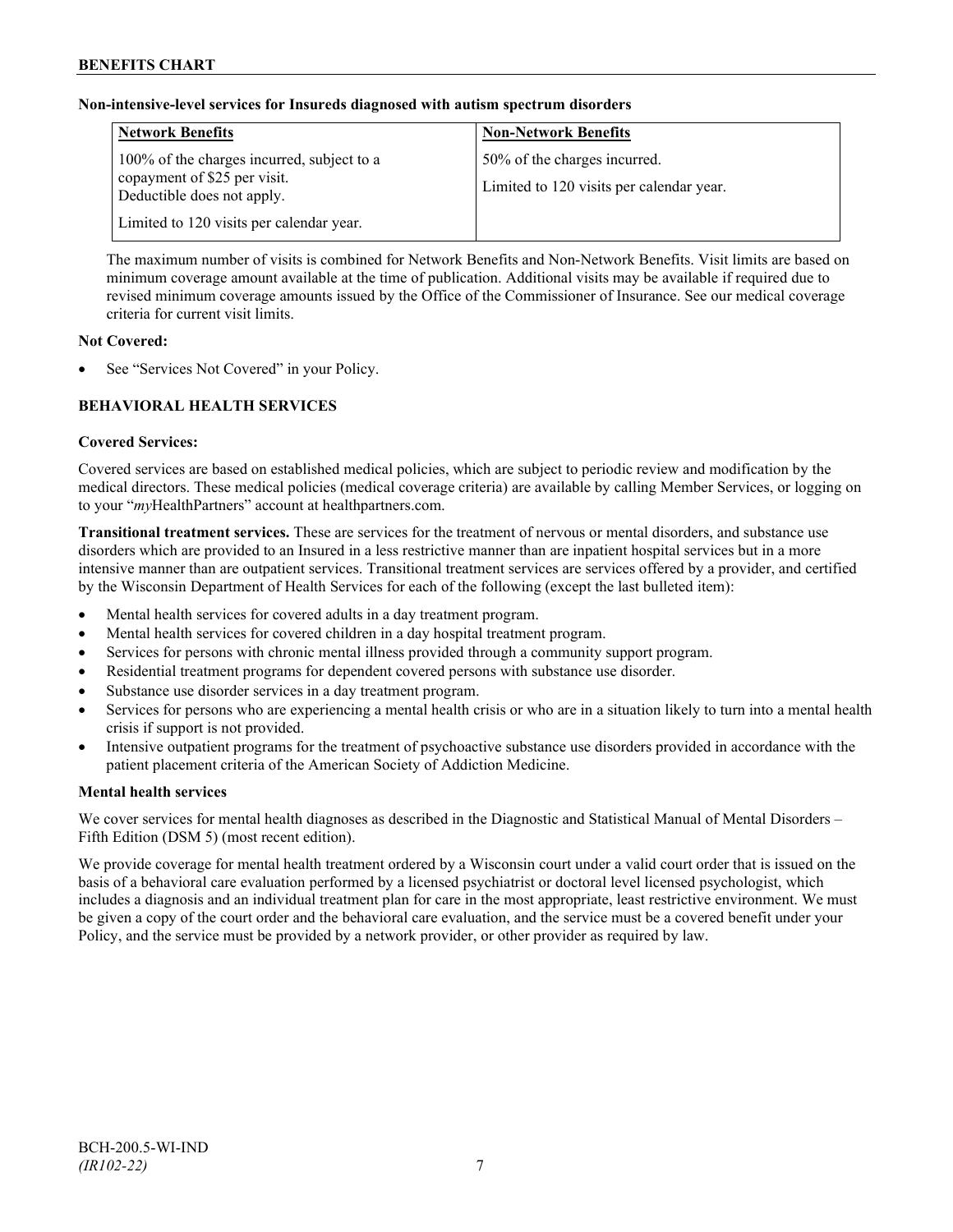**Outpatient services:** We cover medically necessary outpatient professional mental health services for evaluation, crisis intervention, and treatment of mental health disorders.

A comprehensive diagnostic assessment will be used as the basis for a determination by a mental health professional, concerning the appropriate treatment and the extent of services required.

Outpatient services we cover for a diagnosed mental health condition include the following:

- Individual, group, family and multi-family therapy;
- Medication management provided by a physician, certified nurse practitioner, or physician's assistant;
- Psychological testing services for the purposes of determining the differential diagnoses and treatment planning for patients currently receiving behavioral health services;
- Partial hospitalization services in a licensed hospital or community mental health center;
- Psychotherapy and nursing services provided in the home if authorized by us; and
- Treatment for gender dysphoria.

| <b>Network Benefits</b>                                                                                                               | <b>Non-Network Benefits</b>  |
|---------------------------------------------------------------------------------------------------------------------------------------|------------------------------|
| 100% of the charges incurred, subject to a<br>copayment of \$25 per visit.<br>Deductible does not apply.                              | 50% of the charges incurred. |
| For family therapy, only one copayment will be<br>charged, regardless of the number of Insureds primarily<br>involved in the therapy. |                              |

#### **Group therapy**

| <b>Network Benefits</b>                                                                                  | <b>Non-Network Benefits</b>  |
|----------------------------------------------------------------------------------------------------------|------------------------------|
| 100% of the charges incurred, subject to a<br>copayment of \$15 per visit.<br>Deductible does not apply. | 50% of the charges incurred. |

#### **Inpatient services, including mental health residential treatment services:** We cover the following:

- Medically necessary inpatient services in a hospital or licensed residential treatment facility and professional services for treatment of mental health disorders. Medical stabilization is covered under inpatient hospital services in the "Hospital and Skilled Nursing Facility Services" section.
- Medically necessary mental health residential treatment service. This care must be authorized by us and provided by a hospital or residential behavioral health treatment facility licensed by the local state or Department of Health and Human Services. Services not covered under this benefit include halfway houses, group homes, extended care facilities, shelter services, correctional services, detention services, group residential services, foster care services and wilderness programs.

| Network Benefits             | <b>Non-Network Benefits</b>  |
|------------------------------|------------------------------|
| 75% of the charges incurred. | 50% of the charges incurred. |

**Transitional treatment services:** We cover transitional treatment services described above for treatment of mental and nervous disorders**.**

| <b>Network Benefits</b>                                                                                  | <b>Non-Network Benefits</b>  |
|----------------------------------------------------------------------------------------------------------|------------------------------|
| 100% of the charges incurred, subject to a<br>copayment of \$25 per visit.<br>Deductible does not apply. | 50% of the charges incurred. |

#### **Substance use disorder (SUD) treatment services**

We cover medically necessary services for assessments by a licensed alcohol and drug counselor and treatment of substance use disorders as defined in the latest edition of the DSM 5.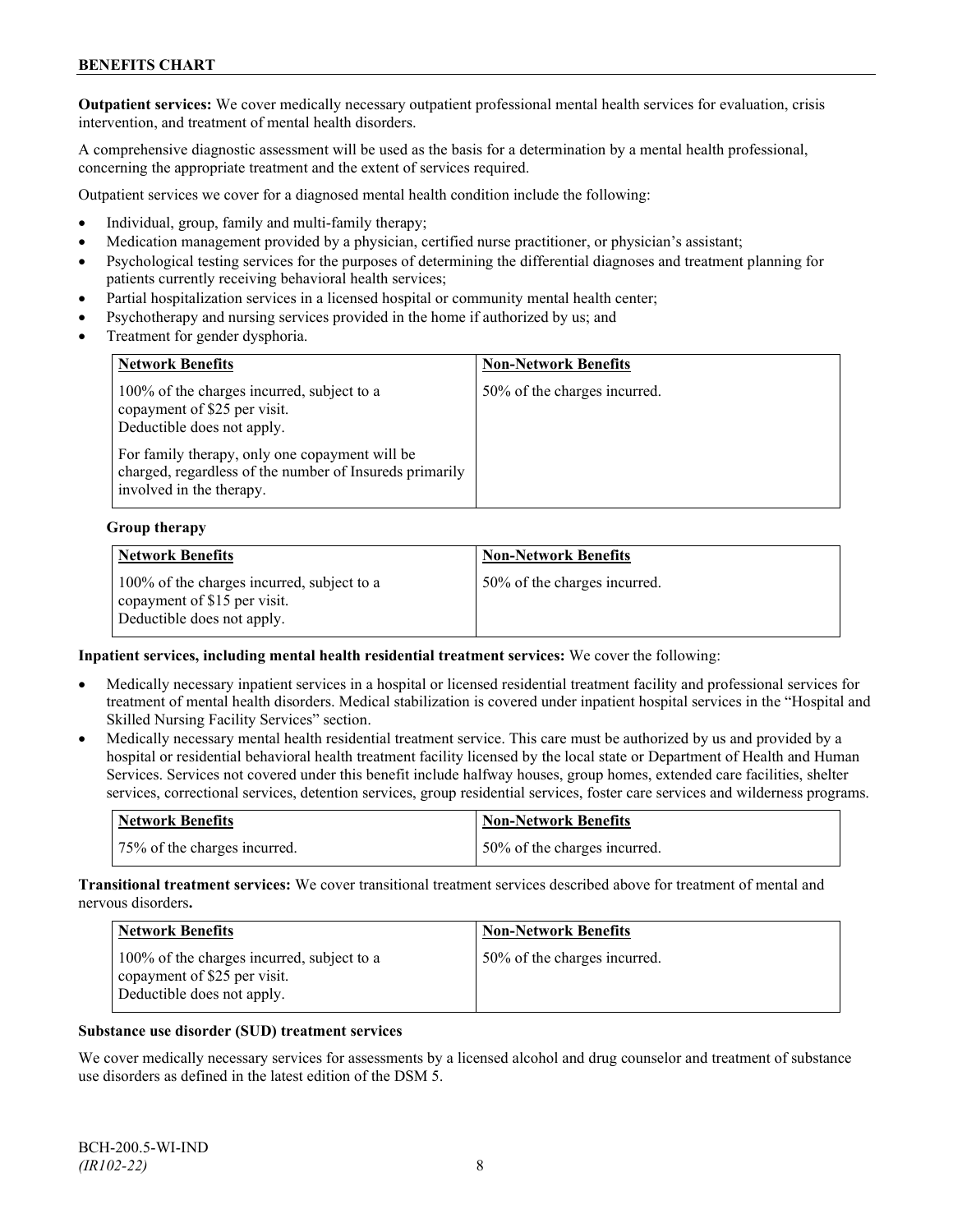**Outpatient services:** We cover medically necessary outpatient professional services for diagnosis and treatment of substance use disorders. Substance use disorder treatment services must be provided by a program licensed by the local Department of Health Services.

Outpatient services we cover for a diagnosed substance use disorder include the following:

- Individual, group, family, and multi-family therapy provided in an office setting; and
- Opiate replacement therapy including methadone and buprenorphine treatment.

| <b>Network Benefits</b>                                                                                  | <b>Non-Network Benefits</b>  |
|----------------------------------------------------------------------------------------------------------|------------------------------|
| 100% of the charges incurred, subject to a<br>copayment of \$25 per visit.<br>Deductible does not apply. | 50% of the charges incurred. |

**Inpatient services:** We cover the following:

- Medically necessary inpatient services in a hospital or a licensed residential primary treatment center.
- Services provided in a hospital that is licensed by the local state and accredited by Medicare; and
- Detoxification services in a hospital or community detoxification facility if it is licensed by the local Department of Health Services.

| Network Benefits             | <b>Non-Network Benefits</b>  |
|------------------------------|------------------------------|
| 75% of the charges incurred. | 50% of the charges incurred. |

**Transitional treatment services:** We cover transitional treatment services described above for treatment of substance use disorder.

| <b>Network Benefits</b>                                                                                  | <b>Non-Network Benefits</b>  |
|----------------------------------------------------------------------------------------------------------|------------------------------|
| 100% of the charges incurred, subject to a<br>copayment of \$25 per visit.<br>Deductible does not apply. | 50% of the charges incurred. |

**Out of area services for Wisconsin students:** If a dependent child is a student located in a school in Wisconsin, but outside of our service area, we cover mental health and substance use disorder services as required under Wisconsin Statute 609.655.

- The student may have a clinical assessment from a local, non-network mental health or substance use disorder treatment provider at the network benefit level when prior authorized by us.
- If outpatient services are recommended in the clinical assessment, five outpatient visits from a non-network provider will be covered at the network benefit level.
- Our Medical Director will determine the need for continuing treatment by the non-network provider; additional visits may be approved.
- Coverage for the outpatient services will not be provided if the recommended treatment would keep the student from attending school on a regular basis or if the student is no longer attending the school full-time.

This benefit is subject to the limitations shown in this "Behavioral Health Services" section.

| <b>Network Benefits</b>                                                                                  | <b>Non-Network Benefits</b>  |
|----------------------------------------------------------------------------------------------------------|------------------------------|
| 100% of the charges incurred, subject to a<br>copayment of \$25 per visit.<br>Deductible does not apply. | 50% of the charges incurred. |

A dependent child enrolled in a school outside of Wisconsin in not eligible for the benefit.

#### **Not Covered:**

See "Services Not Covered" in your Policy.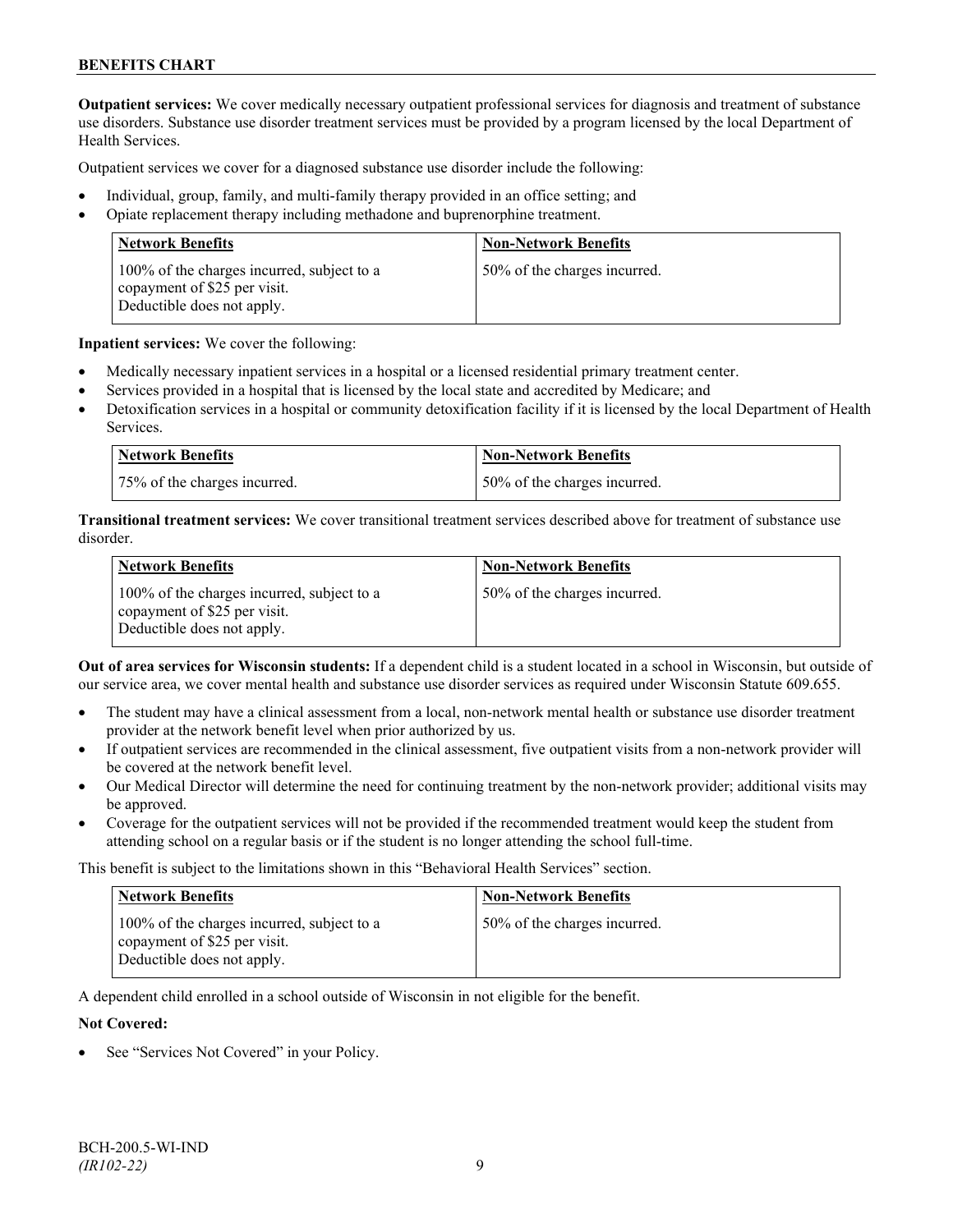## **CHIROPRACTIC SERVICES**

### **Covered Services:**

We cover chiropractic services for rehabilitative care. Chiropractic services are adjustments to any abnormal articulations of the human body, especially those of the spinal column, for the purpose of giving freedom of action to impinged nerves that may cause pain or deranged function.

Massage therapy which is performed in conjunction with other treatment/modalities by a chiropractor, is part of a prescribed treatment plan and is not billed separately is covered.

| <b>Network Benefits</b>                                                                                  | <b>Non-Network Benefits</b>  |
|----------------------------------------------------------------------------------------------------------|------------------------------|
| 100% of the charges incurred, subject to a<br>copayment of \$50 per visit.<br>Deductible does not apply. | 50% of the charges incurred. |

## **Not Covered:**

- Massage therapy for the purpose of comfort or convenience of the Insured.
- See "Services Not Covered" in your Policy.

## **CLINICAL TRIALS**

### **Covered Services:**

We cover certain routine services if you participate in a Phase I, Phase II, Phase III or Phase IV approved clinical trial that is conducted in relation to the prevention, detection, or treatment of cancer or other life-threatening disease or condition as defined in the Affordable Care Act. Approved clinical trials include (1) federally funded trials when the study or investigation is approved or funded by any of the federal agencies defined in the Public Health Services Act, section 2709 (d) (1) (A); (2) the study or investigation is conducted under an investigational new drug application reviewed by the Food and Drug Administration; and (3) the study or investigation is a drug trial that is exempt from having such an investigational new drug application. We cover routine patient costs for services that would be eligible under the Policy and this Benefits Chart if the service were provided outside of a clinical trial.

| <b>Network Benefits</b>                               | <b>Non-Network Benefits</b>                           |
|-------------------------------------------------------|-------------------------------------------------------|
| Coverage level is same as corresponding Network       | Coverage level is same as corresponding Non-Network   |
| Benefits, depending on type of service provided, such | Benefits, depending on type of service provided, such |
| as Office Visits for Illness or Injury, Inpatient or  | as Office Visits for Illness or Injury, Inpatient or  |
| Outpatient Hospital Services.                         | Outpatient Hospital Services.                         |

### **Not Covered:**

- The investigative or experimental item, device or service itself.
- Items or services that are provided solely to satisfy data collection and analysis needs and that are not used in the direct clinical management of the patient.
- A service that is clearly inconsistent with widely accepted and established standards of care for a particular diagnosis.
- See "Services Not Covered" in your Policy.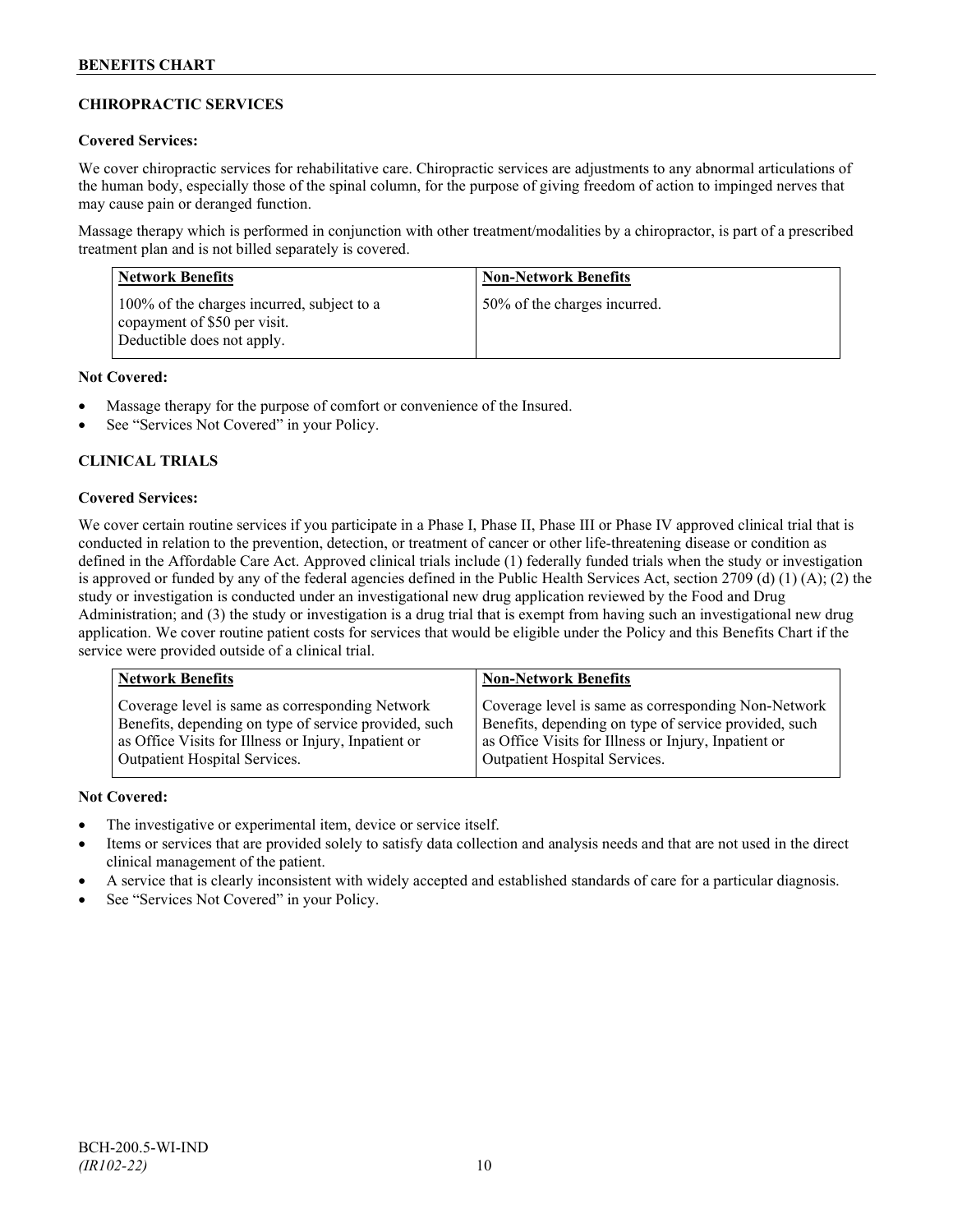## **DENTAL SERVICES**

### **Covered Services:**

We cover services as described below.

**Accidental dental services:** We cover services dentally necessary to treat and restore damage done to sound, natural, unrestored teeth as a result of an accidental injury. Coverage is for damage caused by external trauma to face and mouth only, not for cracked or broken teeth, which result from biting or chewing. We cover restorations, root canals, crowns and replacement of teeth lost that are directly related to the accident in which the Insured was involved. We cover initial exams, xrays and palliative treatment including extractions, and other oral surgical procedures directly related to the accident. Subsequent treatment must be initiated within the specified time-frame and must be directly related to the accident. We do not cover restoration and replacement of teeth that are not "sound and natural" at the time of the accident.

Subsequent treatment must be initiated within the specified time-frame and must be directly related to the accident. We do not cover restoration and replacement of teeth that are not "sound and natural" at the time of the accident.

Full mouth rehabilitation to correct occlusion (bite) and malocclusion (misaligned teeth not due to the accident) are not covered.

When an implant-supported dental prosthetic treatment is pursued, benefits are Limited to the amount that would be paid toward the placement of a removable dental prosthetic appliance that could be used in the absence of implant treatment.

| Network Benefits             | <b>Non-Network Benefits</b> |
|------------------------------|-----------------------------|
| 75% of the charges incurred. | No coverage.                |

For all accidental dental services, treatment and/or restoration must be initiated within six months of the date of the injury. Coverage is Limited to the initial course of treatment and/or initial restoration. Services must be provided within twentyfour months of the date of injury to be covered.

#### **Medical referral dental services**

**Medically necessary outpatient dental services:** We cover medically necessary outpatient dental services. Coverage is Limited to dental services required for treatment of an underlying medical condition, e.g., removal of teeth to complete radiation treatment for cancer of the jaw, cysts and lesions.

| Network Benefits             | <b>Non-Network Benefits</b>  |
|------------------------------|------------------------------|
| 75% of the charges incurred. | 50% of the charges incurred. |

**Medically necessary hospitalization and anesthesia for dental care:** We cover medically necessary hospitalization and anesthesia for dental care. This is Limited to charges incurred by an Insured who: (1) is a child under age 5; (2) is severely disabled; (3) has a medical condition, and requires hospitalization or general anesthesia for dental care treatment; or (4) is a child between ages 5 and 12 and care in dental offices has been attempted unsuccessfully and usual methods of behavior modification have not been successful, or when extensive amounts of restorative care, exceeding 4 appointments, are required.

Coverage is Limited to facility and anesthesia charges. Oral surgeon/dentist professional fees are not covered. The following are examples, though not all-inclusive, of medical conditions which may require hospitalization for dental services: severe asthma, severe airway obstruction or hemophilia. Hospitalization required due to the behavior of the Insured or due to the extent of the dental procedure is not covered.

| Network Benefits             | Non-Network Benefits         |
|------------------------------|------------------------------|
| 75% of the charges incurred. | 50% of the charges incurred. |

**Medical complications of dental care:** We cover medical complications of dental care. Treatment must be medically necessary care and related to medical complications of non-covered dental care, including complications of the head, neck, or substructures.

| Network Benefits             | Non-Network Benefits         |
|------------------------------|------------------------------|
| 75% of the charges incurred. | 50% of the charges incurred. |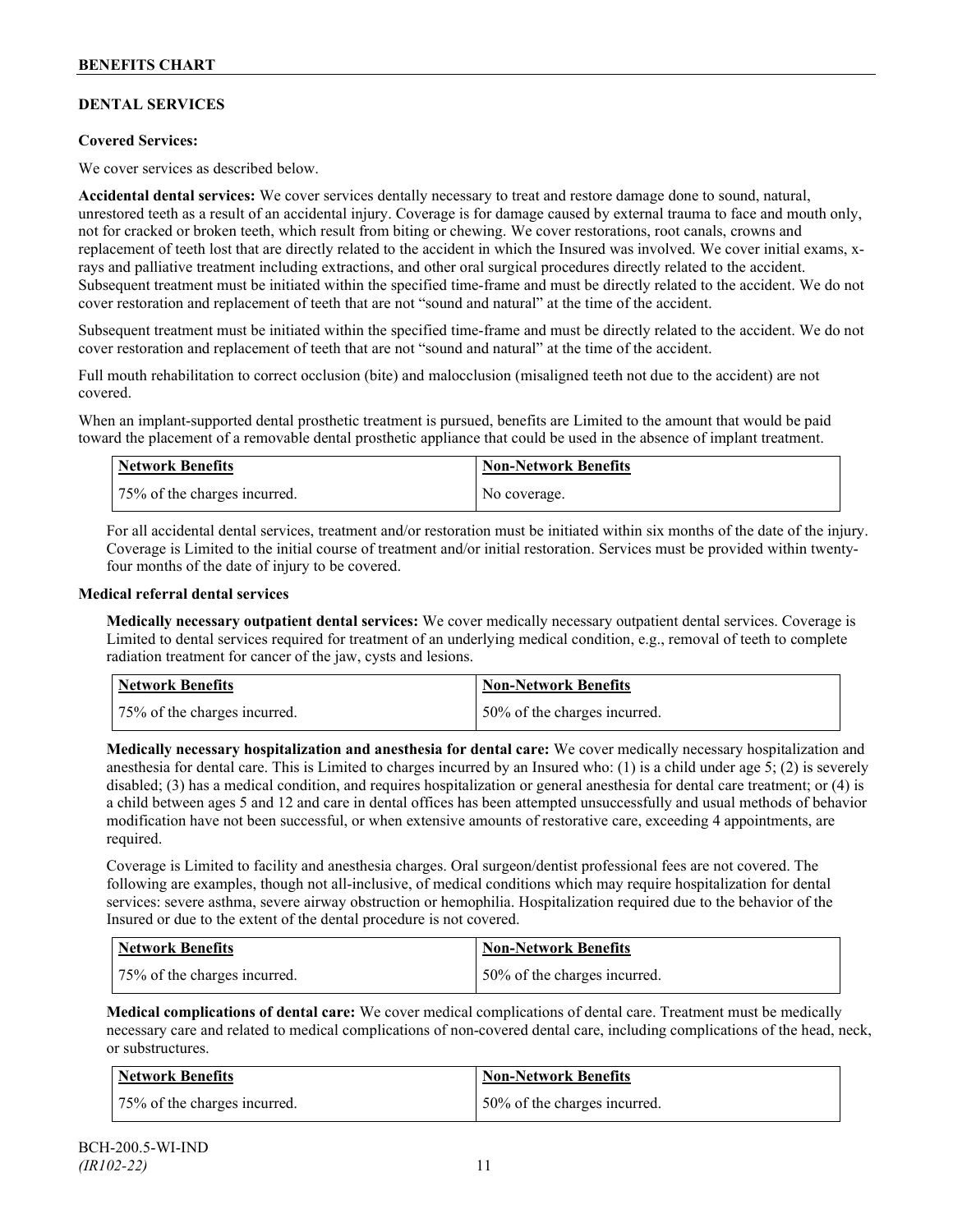**Oral surgery:** We cover oral surgery. Coverage is Limited to treatment of medical conditions requiring oral surgery, such as treatment of oral neoplasm, non-dental cysts, fracture of the jaw, trauma of the mouth and jaw, and any other oral surgery procedures provided as medically necessary dental services.

| Network Benefits             | <b>Non-Network Benefits</b>  |
|------------------------------|------------------------------|
| 75% of the charges incurred. | 50% of the charges incurred. |

**Treatment of cleft lip and cleft palate:** We cover treatment of cleft lip and cleft palate of a dependent child, including orthodontic treatment and oral surgery directly related to the cleft. Dental services which are not required for the treatment of cleft lip or cleft palate are not covered. If a dependent child covered under your Policy is also covered under a dental plan which includes orthodontic services, that dental plan shall be considered primary for the necessary orthodontic services. Oral appliances are subject to the same copayment, conditions and limitations as durable medical equipment.

| <b>Network Benefits</b>                               | <b>Non-Network Benefits</b>                           |
|-------------------------------------------------------|-------------------------------------------------------|
| Coverage level is same as corresponding Network       | Coverage level is same as corresponding Non-Network   |
| Benefits, depending on type of service provided, such | Benefits, depending on type of service provided, such |
| as Office Visits for Illness or Injury, Inpatient or  | as Office Visits for Illness or Injury, Inpatient or  |
| Outpatient Hospital Services.                         | Outpatient Hospital Services.                         |

**Treatment of temporomandibular disorder (TMD) and craniomandibular disorder (CMD):** We cover diagnostic procedures, surgical treatment and non-surgical treatment (including intraoral splint therapy devices) for temporomandibular disorder (TMD) and craniomandibular disorder (CMD), which is medically necessary care. Dental services which are not required to directly treat TMD or CMD are not covered.

| <b>Network Benefits</b>      | Non-Network Benefits         |
|------------------------------|------------------------------|
| 75% of the charges incurred. | 50% of the charges incurred. |

### **Not Covered:**

- Dental treatment, procedures or services not listed in this Benefits Chart.
- Accident-related dental services if treatment is: (1) provided to teeth which are not sound and natural; (2) to teeth which have been restored; (3) initiated beyond six months from the date of the injury; (4) received beyond the initial treatment or restoration; or (5) received beyond twenty-four months from the date of injury.
- Accident-related dental services by a Non-Network provider.
- Oral surgery to remove wisdom teeth.
- Orthognathic treatment or procedures and all related services.
- See "Services Not Covered" in your Policy.

## **DIABETIC EQUIPMENT AND SUPPLIES**

### **Covered Services:**

We cover physician prescribed medically appropriate and necessary drugs and supplies used in the management and treatment of diabetes for members with gestational, Type I or Type II diabetes including durable diabetic equipment and disposable supplies, as described below.

Certain items are only covered if your condition meets our coverage criteria and obtained through an authorized vendor. For more information on what we cover and any prior authorization requirements, call Member Services or log on to your "*my*HealthPartners" account at [healthpartners.com.](http://www.healthpartners.com/)

Insulin and medications for diabetes are covered as outpatient drugs under the "Prescription Drug Services" section.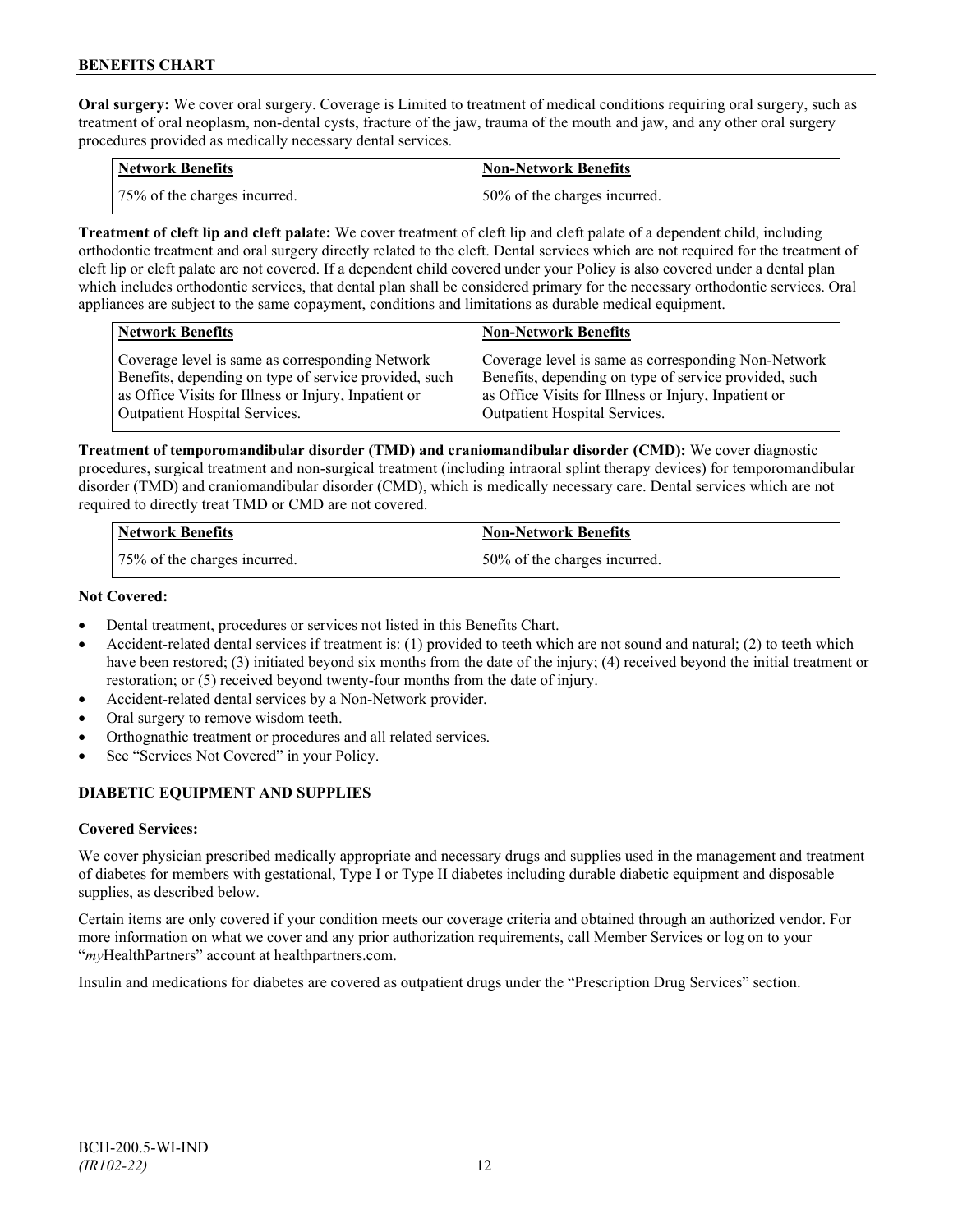**Pumps and pump supplies.** These include diabetic insulin pumps, diabetic infusion pumps and infusion pump supplies such as infusion sets, tubing, connectors and syringe reservoirs.

| <b>Network Benefits</b>      | <b>Non-Network Benefits</b>  |
|------------------------------|------------------------------|
| 75% of the charges incurred. | 50% of the charges incurred. |

### **All other durable equipment and diabetic supplies**

Durable Diabetic Equipment and Supplies. These include continuous glucose monitoring system (CGMS), transmitter, sensors and receivers, diabetic blood glucose monitors and control/calibrating solutions (for checking accuracy or testing equipment and test strips).

Disposable Diabetic Supplies. These are one-time use supplies, including syringes, lancets, lancet devices, blood and urine ketone test strips, and needles.

Certain diabetic supplies and equipment must be purchased at a pharmacy.

| <b>Network Benefits</b>      | <b>Non-Network Benefits</b>      |
|------------------------------|----------------------------------|
| 75% of the charges incurred. | $150\%$ of the charges incurred. |

#### **Limitations:**

- No more than a 90-day supply of diabetic supplies are covered and dispensed at a time.
- We require that certain diabetic supplies and equipment be purchased at a pharmacy.
- Diabetic supplies and equipment are limited to certain models and brands.
- Durable medical equipment and supplies must be obtained from or repaired by approved vendors.
- Covered services and supplies are based on established medical policies, which are subject to periodic review and modification by the medical or dental directors. Our medical policy for diabetic supplies includes information on our required models and brands. These medical policies (medical coverage criteria) are available by calling Member Services, or logging on to your "*my*HealthPartners" account at healthpartners.com.

### **Not Covered:**

- Replacement or repair of any covered items, if the items are (i) damaged or destroyed by misuse, abuse or carelessness, (ii) lost; or (iii) stolen.
- Duplicate or similar items.
- Labor and related charges for repair of any covered items which are more than the cost of replacement by an approved vendor.
- Batteries for monitors and equipment.
- Sales tax, mailing, delivery charges, service call charges.
- See "Services Not Covered" in your Policy.

### **DIAGNOSTIC IMAGING SERVICES**

### **Covered Services:**

We cover diagnostic imaging, when ordered by a provider and provided in a clinic or outpatient hospital facility.

We cover services provided in a clinic or outpatient hospital facility. To see the benefit level for inpatient hospital or skilled nursing facility services, see benefits under Inpatient Hospital and Skilled Nursing Facility Services.

#### **Outpatient magnetic resonance imaging (MRI) and computed tomography (CT)**

| Network Benefits             | <b>Non-Network Benefits</b>  |
|------------------------------|------------------------------|
| 75% of the charges incurred. | 50% of the charges incurred. |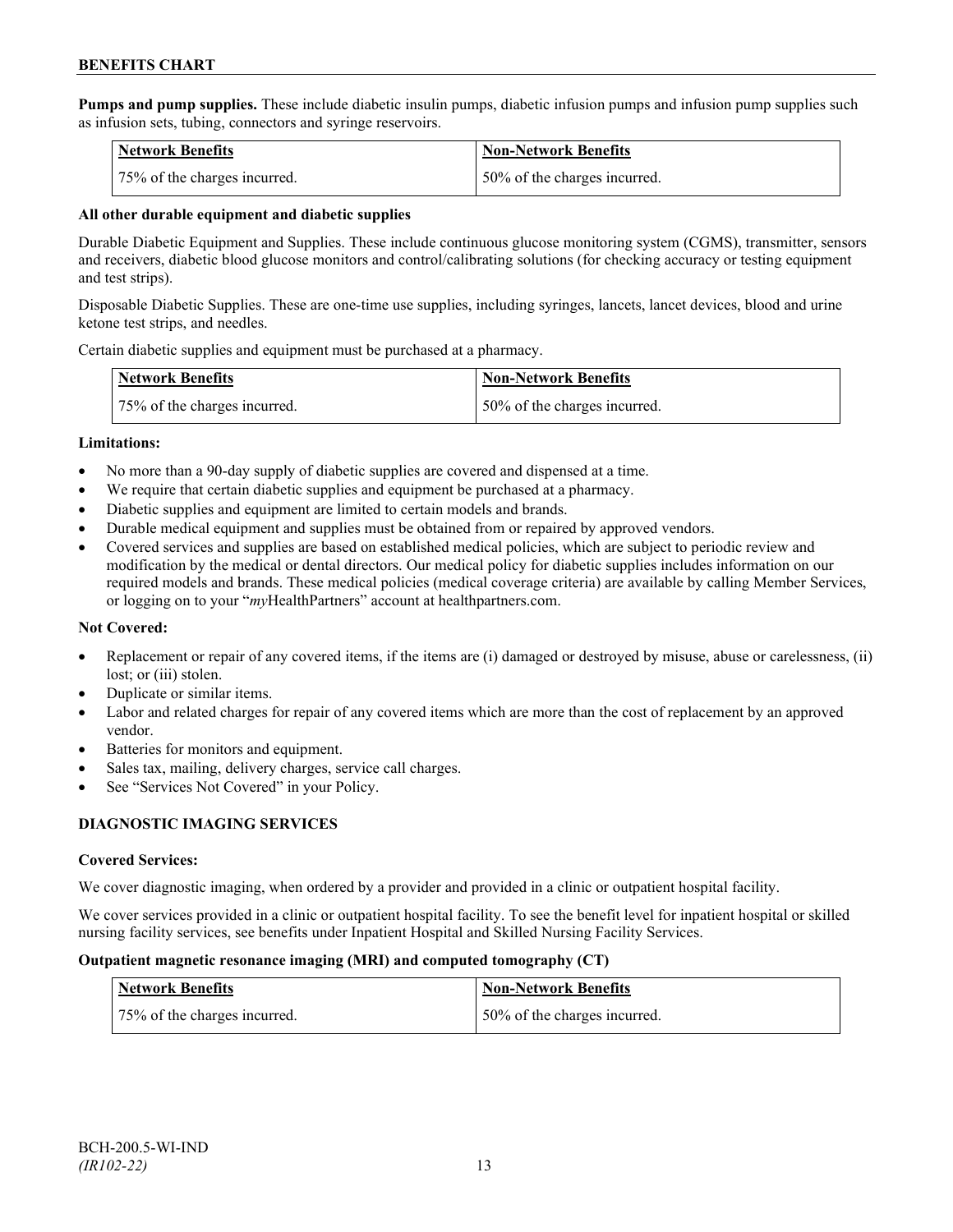#### **All other outpatient diagnostic imaging services**

#### **Services for illness or injury**

| <b>Network Benefits</b>      | Non-Network Benefits          |
|------------------------------|-------------------------------|
| 75% of the charges incurred. | 150% of the charges incurred. |

#### **Preventive services (MRI/CT procedures are not considered preventive)**

Diagnostic imaging services associated with preventive services are covered at the benefit level shown in the "Preventive Services" section of this Benefits Chart.

#### **Not Covered:**

See "Services Not Covered" in your Policy.

## **DURABLE MEDICAL EQUIPMENT, PROSTHETICS, ORTHOTICS AND SUPPLIES**

#### **Covered Services:**

We cover equipment and services, as described below.

We cover durable medical equipment and services, prosthetics, orthotics, and supplies, subject to the limitations below, including certain disposable supplies, and enteral feedings.

We cover external hearing aids, cochlear implants, and related treatment prescribed by a physician or by a licensed audiologist for Insureds under 18 years of age who have hearing loss.

We also cover basic hearing aids for Insureds age 18 or older for the correction of a hearing impairment.

Osseointegrated or bone-anchored hearing aids are only covered for Insureds who have hearing loss that is not correctable by any other procedure.

Hearing aids are Limited to one basic, standard hearing aid for each ear every three years.

A basic hearing aid is defined as a hearing device that consists of a microphone, amplifier, volume control, battery and receiver. It does not include upgrades above and beyond the functionality of a basic hearing aid, including, but not Limited to, hearing improvements for group settings, background noise, Bluetooth/remote control functionality, or extended warranties. Charges for upgrades above the cost of a basic, standard hearing aid are not covered.

Diabetic equipment and supplies are covered under the "Diabetic Equipment and Supplies" section.

| Network Benefits             | <b>Non-Network Benefits</b>  |
|------------------------------|------------------------------|
| 75% of the charges incurred. | 50% of the charges incurred. |

#### **Special dietary treatment for phenylketonuria (PKU) if it meets our medical coverage criteria**

| <b>Network Benefits</b>      | <b>Non-Network Benefits</b>  |
|------------------------------|------------------------------|
| 75% of the charges incurred. | 50% of the charges incurred. |

#### **Oral amino acid based elemental formula if it meets our medical coverage criteria**

| <b>Network Benefits</b>      | <b>Non-Network Benefits</b>  |
|------------------------------|------------------------------|
| 75% of the charges incurred. | 50% of the charges incurred. |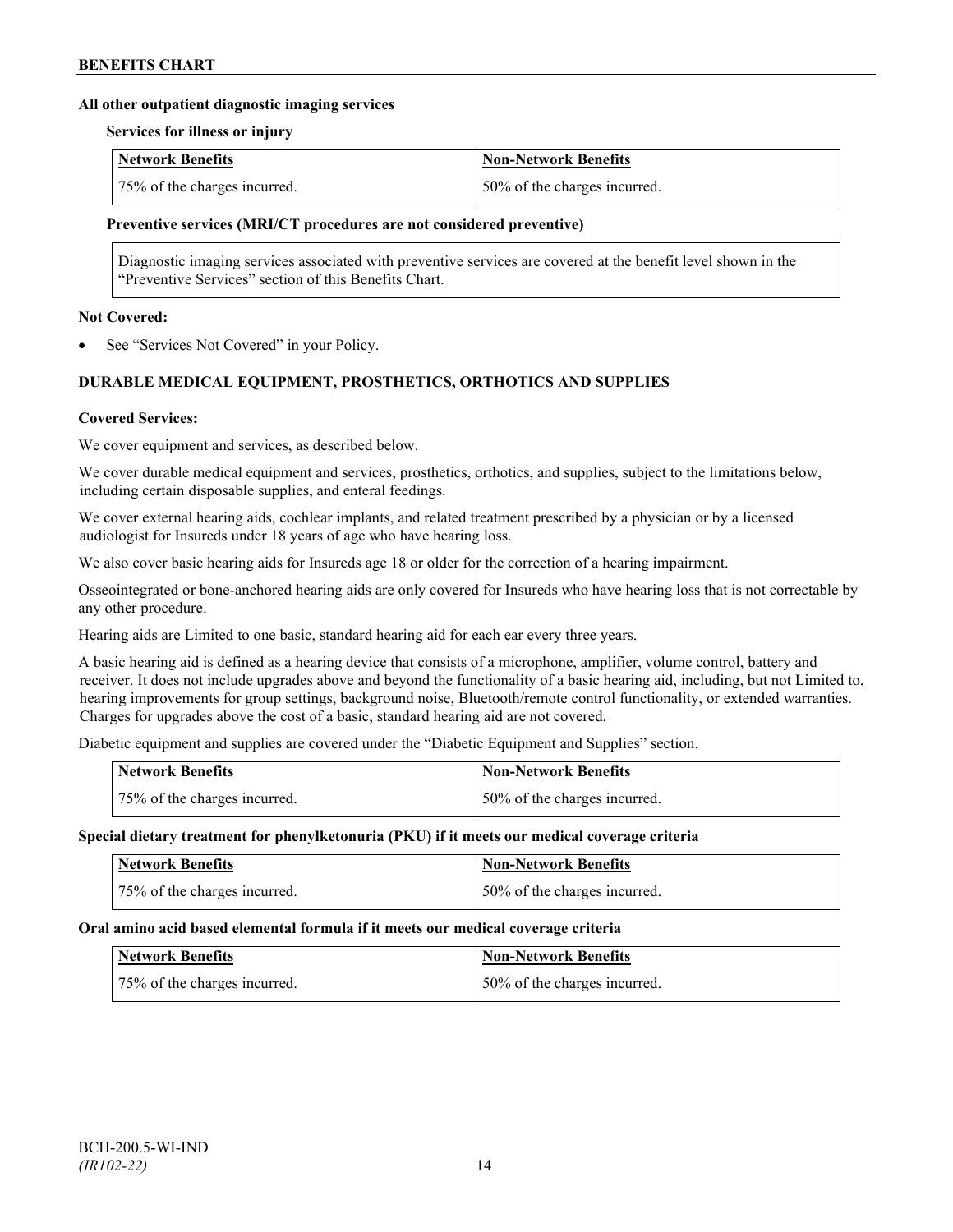### **Limitations:**

Coverage of durable medical equipment is Limited by the following.

- Payment will not exceed the cost of an alternate piece of equipment or service that is effective and medically necessary.
- For prosthetic benefits, other than oral appliances for cleft lip and cleft palate, payment will not exceed the cost of an alternate piece of equipment or service that is effective, medically necessary and enables Insureds to conduct standard activities of daily living.
- We reserve the right to determine if an item will be approved for rental vs. purchase.
- We require that certain diabetic supplies and equipment be purchased at a pharmacy.
- Covered services and supplies are based on established medical policies which are subject to periodic review and modification by the medical directors. Our medical policy for diabetic supplies includes information on our required models and brands. These medical policies (medical coverage criteria) are available by calling Member Services, or logging on to your "*my*HealthPartners" account at [healthpartners.com.](http://www.healthpartners.com/)

### **Not Covered:**

Items which are not eligible for coverage include, but are not Limited to:

- Replacement or repair of any covered items, if the items are (i) damaged or destroyed by misuse, abuse or carelessness, (ii) lost; or (iii) stolen.
- Duplicate or similar items.
- Labor and related charges for repair of any covered items which are more than the cost of replacement by an approved vendor.
- Sales tax, mailing, delivery charges, service call charges.
- Items which are primarily educational in nature or for hygiene, vocation, comfort, convenience or recreation.
- Communication aids or devices: equipment to create, replace or augment communication abilities including, but not Limited to, speech processors, receivers, communication boards, or computer or electronic assisted communication.
- Implantable and osseointegrated or bone-anchored hearing aids and their fitting, except as specifically described in this Benefits Chart. This exclusion does not apply to cochlear implants.
- Eyeglasses, contact lenses and their fitting, measurement and adjustment, except as specifically described in this Benefits Chart.
- Hair prostheses (wigs).
- Household equipment which primarily has customary uses other than medical, such as, but not Limited to, exercise cycles, air purifiers, central or unit air conditioners, water purifiers, non-allergenic pillows, mattresses or waterbeds.
- Household fixtures including, but not Limited to, escalators or elevators, ramps, swimming pools and saunas.
- Modifications to the structure of the home including, but not Limited to, wiring, plumbing or charges for installation of equipment.
- Vehicle, car or van modifications including, but not Limited to, hand brakes, hydraulic lifts and car carrier.
- Rental equipment while owned equipment is being repaired by non-contracted vendors, beyond one month rental of medically necessary equipment.
- Other equipment and supplies, including, but not Limited to assistive devices, that we determine are not eligible for coverage.
- See "Services Not Covered" in your Policy.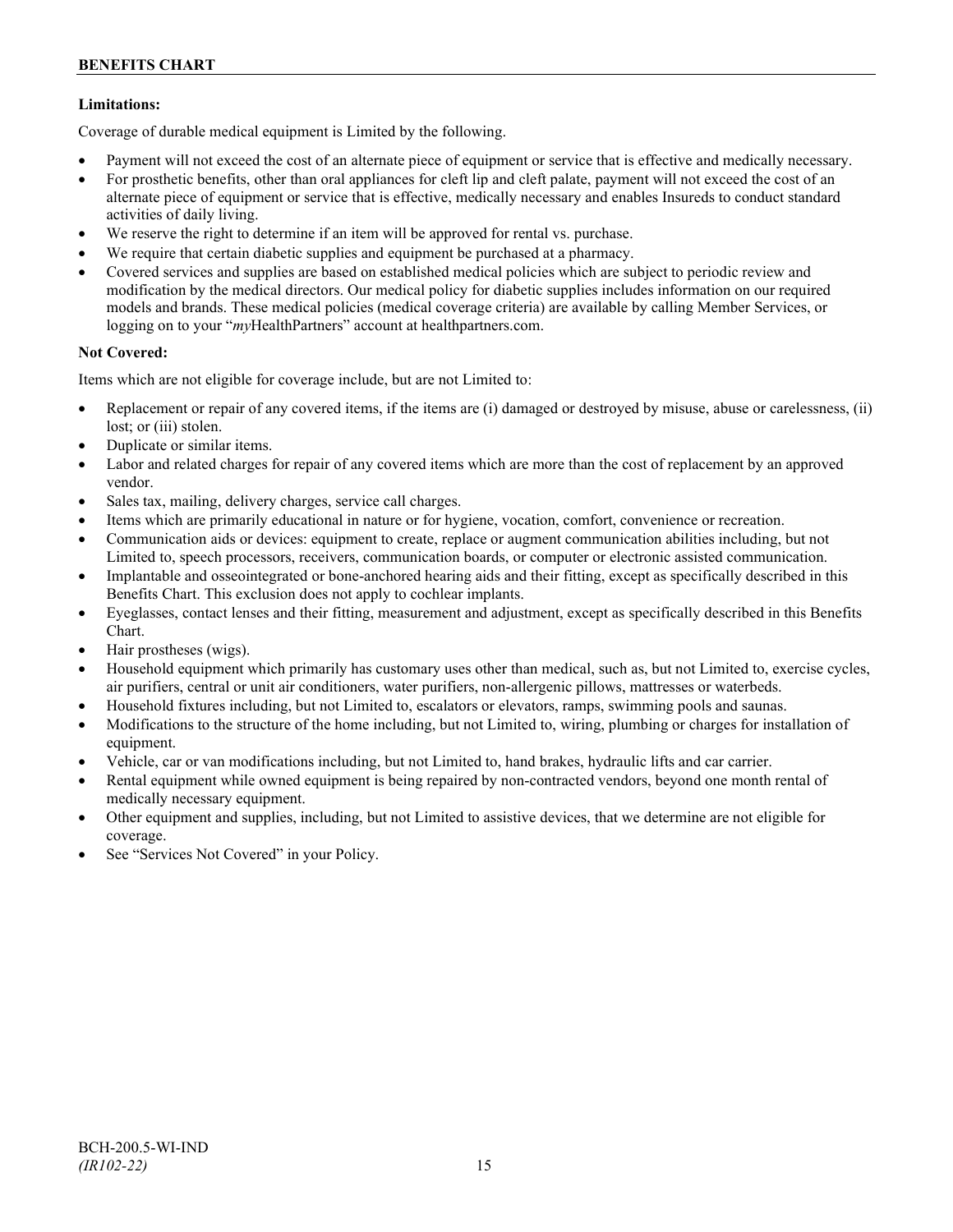## **EMERGENCY AND URGENTLY NEEDED CARE SERVICES**

### **Covered Services:**

We cover services for emergency care and urgently needed care if the services are otherwise eligible for coverage under your Policy.

**Urgently needed care.** These are services to treat an unforeseen illness or injury that:

- are required in order to prevent a serious deterioration in your health, and
- cannot be delayed until the next available clinic or office hours.

| <b>Network Benefits</b>                                                                                  | <b>Non-Network Benefits</b>  |
|----------------------------------------------------------------------------------------------------------|------------------------------|
| 100% of the charges incurred, subject to a<br>copayment of \$50 per visit.<br>Deductible does not apply. | 50% of the charges incurred. |

**Emergency care.** These are services to treat:

- the sudden, unexpected onset of illness or injury which, if left untreated or unattended until the next available clinic or office hours, would result in hospitalization, or
- a condition requiring professional health services immediately necessary to preserve life or stabilize health.

Emergency care includes emergency services as defined in Division BB, Title I, Section 102 of the Consolidated Appropriations Act of 2021.

When reviewing claims for coverage of emergency services, our medical director will take into consideration a reasonable layperson's belief that the circumstances required immediate medical care that could not wait until the next working day or next available clinic appointment.

### **Emergency care in a hospital emergency room, including professional services of a physician**

| Network Benefits             | <b>Non-Network Benefits</b> |
|------------------------------|-----------------------------|
| 75% of the charges incurred. | See Network Benefits.       |

### **Inpatient emergency care in a hospital**

| <b>Network Benefits</b>      | <b>Non-Network Benefits</b> |
|------------------------------|-----------------------------|
| 75% of the charges incurred. | l See Network Benefits.     |

#### **Not Covered:**

See "Services Not Covered" in your Policy.

## **GENE THERAPY**

#### **Covered Services:**

We cover gene therapy treatment that meets our current medical coverage criteria.

| <b>Network Benefits</b>                                                                                                                                                                                 | <b>Non-Network Benefits</b> |
|---------------------------------------------------------------------------------------------------------------------------------------------------------------------------------------------------------|-----------------------------|
| Coverage level is same as corresponding Network<br>Benefit, depending on type of service provided, such as<br>Office Visits for Illness or Injury, Inpatient or<br><b>Outpatient Hospital Services.</b> | No coverage.                |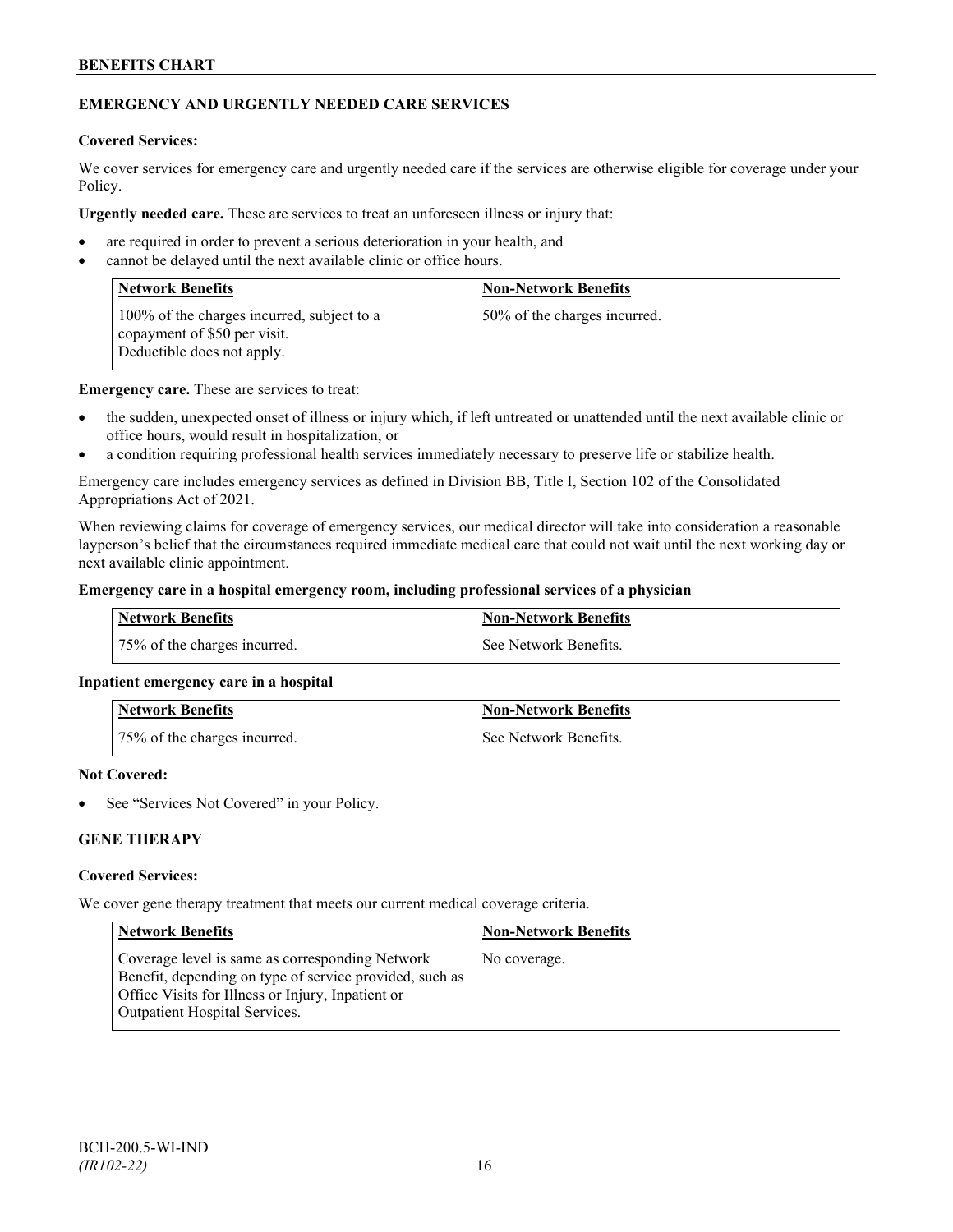## **Limitations:**

- Gene therapy must be provided by a designated provider.
- Specific types of gene therapy are Limited to therapies and conditions specified in our medical coverage criteria.

### **Not Covered:**

See "Services Not Covered" in your Policy.

## **HEALTH EDUCATION**

### **Covered Services:**

We cover education for preventive services and education for the management of chronic health problems (such as diabetes).

| <b>Network Benefits</b>                                     | <b>Non-Network Benefits</b>  |
|-------------------------------------------------------------|------------------------------|
| 100% of the charges incurred.<br>Deductible does not apply. | 50% of the charges incurred. |

#### **Not Covered:**

See "Services Not Covered" in your Policy.

## **HOME-BASED COMPREHENSIVE HEALTH RISK ASSESSMENT**

#### **Covered Services:**

If you meet our criteria for coverage, you may qualify for our home-based comprehensive health risk assessment program. The program covers a health assessment with a designated nurse practitioner.

| <b>Network Benefits</b>                                     | <b>Non-Network Benefits</b> |
|-------------------------------------------------------------|-----------------------------|
| 100% of the charges incurred.<br>Deductible does not apply. | No coverage.                |

### **Not Covered:**

See "Services Not Covered" in your Policy.

### **HOME HEALTH SERVICES**

#### **Covered Services:**

We cover skilled nursing services, physical therapy, occupational therapy, speech therapy, respiratory therapy and other therapeutic services, non-routine prenatal and routine postnatal well child visits (as described in our medical coverage criteria), phototherapy services for newborns, home health aide services and other eligible home health services when provided in your home, if you are homebound (i.e., unable to leave home without considerable effort due to a medical condition). Lack of transportation does not constitute homebound status. For phototherapy services for newborns and high risk prenatal services, supplies and equipment are included.

We cover total parenteral nutrition/intravenous ("TPN/IV") therapy, equipment, supplies and drugs in connection with IV therapy. IV line care kits are covered under Durable Medical Equipment.

We cover palliative care benefits. Palliative care includes symptom management, education and establishing goals of care. We waive the requirement that you be homebound for a Limited number of home visits for palliative care (as shown in this Benefits Chart), if you have a life-threatening, non-curable condition which has a prognosis of survival of two years or less. Additional palliative care visits are eligible under the home health services benefit if you are homebound and meet all other requirements defined in this section.

You do not need to be homebound to receive total parenteral nutrition/intravenous ("TPN/IV") therapy.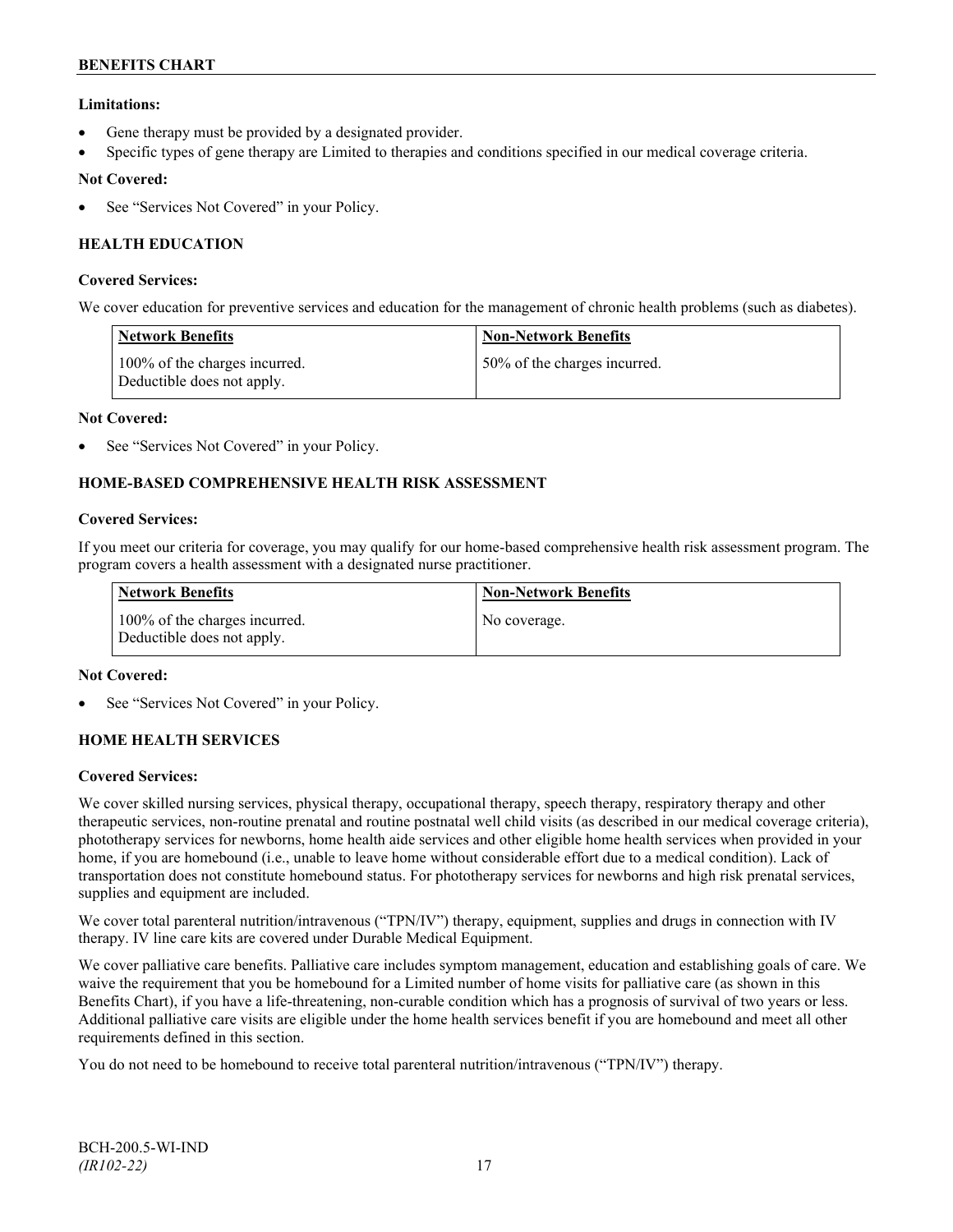Home health services are eligible and covered only when:

- medically necessary; and
- provided as rehabilitative care, terminal care or maternity care; and
- ordered by a physician, and included in the written home care plan.

#### **Physical therapy, occupational therapy, speech therapy, respiratory therapy, home health aide services and palliative care**

### **Primary Care Providers**

| <b>Network Benefits</b>                                                                                  | <b>Non-Network Benefits</b> |
|----------------------------------------------------------------------------------------------------------|-----------------------------|
| 100% of the charges incurred, subject to a<br>copayment of \$25 per visit.<br>Deductible does not apply. | No coverage.                |

#### **Specialty Care Providers**

| <b>Network Benefits</b>                                                                                  | <b>Non-Network Benefits</b> |
|----------------------------------------------------------------------------------------------------------|-----------------------------|
| 100% of the charges incurred, subject to a<br>copayment of \$50 per visit.<br>Deductible does not apply. | No coverage.                |

If more than one home health visit occurs in a day, a separate copayment applies to each. For example, if an occupational therapist and a physical therapist visit a member in the same day, a separate copayment will be charged for each visit.

#### **TPN/IV therapy, skilled nursing services, non-routine prenatal/postnatal services and phototherapy**

| Network Benefits                                            | <b>Non-Network Benefits</b> |
|-------------------------------------------------------------|-----------------------------|
| 100% of the charges incurred.<br>Deductible does not apply. | No coverage.                |

Each 24-hour visit (or shifts up to 24-hour visits) equals one visit and counts toward the Maximum visits for all other services shown below. Any visit that lasts less than 24 hours regardless of the length of the visit, will count as one visit toward the Maximum visits for all other services shown below. All visits must be medically necessary and benefit eligible.

#### **Routine postnatal well child visits**

| Network Benefits                                            | <b>Non-Network Benefits</b>  |
|-------------------------------------------------------------|------------------------------|
| 100% of the charges incurred.<br>Deductible does not apply. | 50% of the charges incurred. |

#### **Maximum visits for palliative care:**

If you are eligible to receive palliative care in the home and you are not homebound, there is a maximum of 12 visits per calendar year.

#### **Maximum visits for all services other than palliative care:**

| Network Benefits             | <b>Non-Network Benefits</b> |
|------------------------------|-----------------------------|
| 60 visits per calendar year. | No coverage.                |

The routine postnatal well child visits do not count toward the visit limit.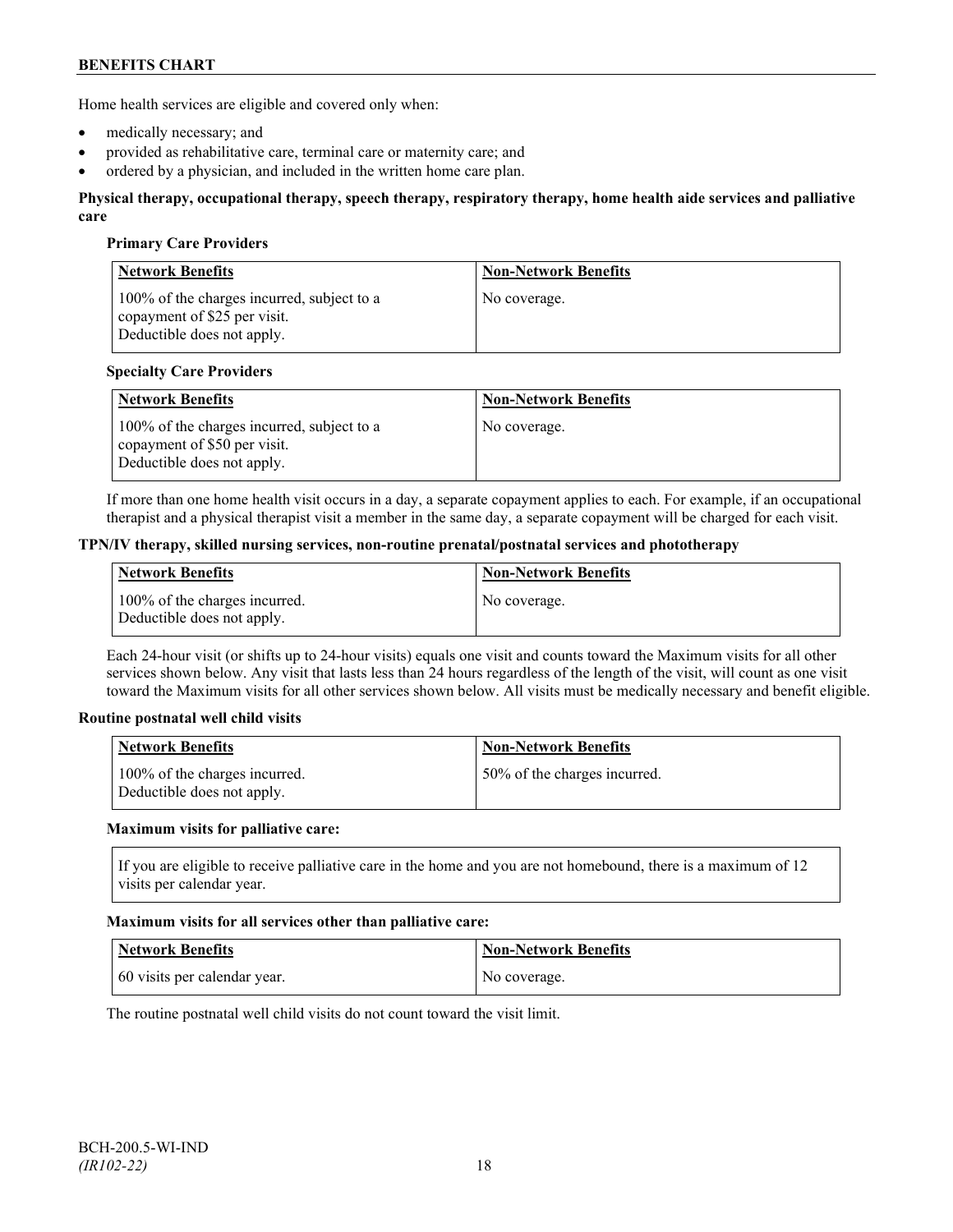### **Limitations:**

- Home health services are not provided as a substitute for a primary caregiver in the home or as relief (respite) for a primary caregiver in the home. We will not reimburse family members or residents in your home for the above services.
- A service shall not be considered a skilled nursing service merely because it is performed by, or under the direct supervision of, a licensed nurse. Where a service (such as tracheotomy suctioning or ventilator monitoring) or like services, can be safely and effectively performed by a non-medical person (or self-administered), without the direct supervision of, a licensed nurse, the service shall not be regarded as a skilled nursing service, whether or not a skilled nurse actually provides the service. The unavailability of a competent person to provide a non-skilled service shall not make it a skilled service when a skilled nurse provides it. Only the skilled nursing component of so-called "blended" services (i.e. services which include skilled and non-skilled components) are covered under this Benefits Chart.

## **Not Covered:**

- Home Health Services by a Non-Network provider.
- Financial or legal counseling services.
- Housekeeping or meal services in your home.
- Private duty nursing services.
- Services provided by a family member or enrollee, or a resident in the enrollee's home.
- Vocational rehabilitation and recreational or educational therapy. Recreation therapy is therapy provided solely for the purpose of recreation, including, but not Limited to: (a) requests for physical therapy or occupational therapy to improve athletic ability, and (b) braces or guards to prevent sports injuries.
- See "Services Not Covered" in your Policy.

## **HOME HOSPICE SERVICES**

### **Applicable Definitions:**

**Part-time.** This is up to two hours of service per day, more than two hours is considered continuous care.

**Continuous Care.** This is from two to twelve hours of service per day provided by a registered nurse, licensed practical nurse, or home health aide, during a period of crisis in order to maintain a terminally ill patient at home.

**Appropriate Facility.** This is a nursing home, hospice residence, or other inpatient facility.

**Custodial Care Related to Hospice Services.** This means providing assistance in the activities of daily living and the care needed by a terminally ill patient which can be provided by primary caregiver (i.e., family member or friend) who is responsible for the patient's home care.

## **Covered Services:**

**Home hospice program:** We cover the services described below if you are terminally ill and accepted as a home hospice program participant. You must meet the eligibility requirements of the program, and elect to receive services through the home hospice program. The services will be provided in your home, with inpatient care available when medically necessary as described below. If you elect to receive hospice services, you do so in lieu of curative treatment for your terminal illness for the period you are enrolled in the home hospice program.

**Eligibility:** In order to be eligible to be enrolled in the home hospice program, you must: (1) be a terminally ill patient (prognosis of six months or less); (2) have chosen a palliative treatment focus (i.e., emphasizing comfort and supportive services rather than treatment attempting to cure the disease or condition); and (3) continue to meet the terminally ill prognosis as reviewed by our medical director or his or her designee over the course of care. You may withdraw from the home hospice program at any time.

**Eligible services:** Hospice services include the following services provided in accordance with an approved hospice treatment plan:

- Home Health Services:
	- o Part-time care provided in your home by an interdisciplinary hospice team (which may include a physician, nurse, social worker, and spiritual counselor) and medically necessary home health services are covered.
	- o One or more periods of continuous care in your home or in a setting which provides day care for pain or symptom management, when medically necessary, will be covered.
- Inpatient Services: We cover medically necessary inpatient services.

BCH-200.5-WI-IND *(IR102-22)* 19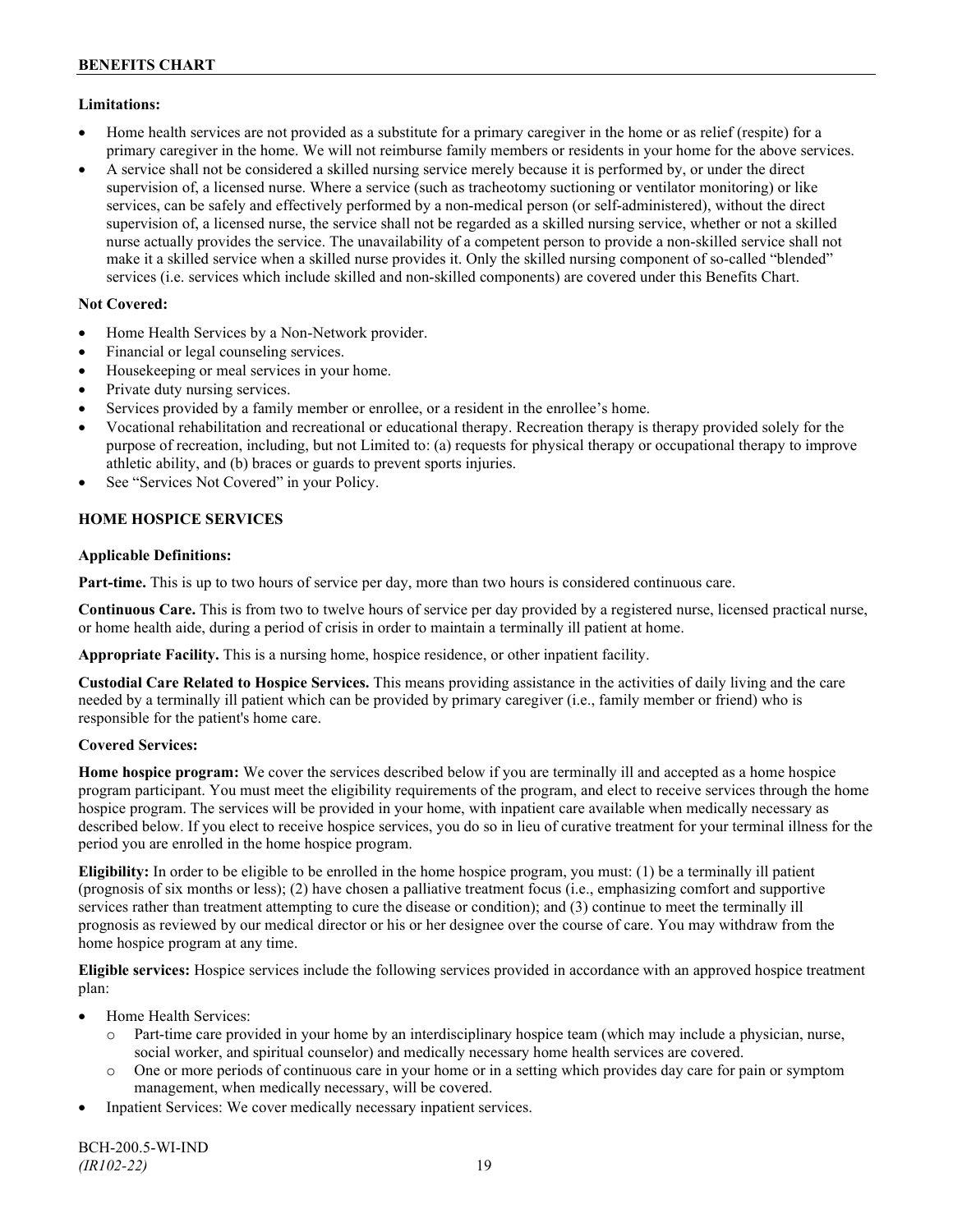- Other Services:
	- o Respite care is covered for care in your home or in an appropriate facility, to give your primary caregivers (i.e., family members or friends) rest and/or relief when necessary in order to maintain a terminally ill patient at home*.*
	- o Medically necessary medications for pain and symptom management.
	- o Semi-electric hospital beds and other durable medical equipment are covered.
	- o Emergency and non-emergency care is covered.

| Network Benefits             | <b>Non-Network Benefits</b> |
|------------------------------|-----------------------------|
| 75% of the charges incurred. | No coverage.                |

Respite care is Limited to 5 days per episode, and respite care and continuous care combined are Limited to 30 days.

## **Not Covered:**

- Home Hospice Services by a Non-Network provider.
- Financial or legal counseling services.
- Housekeeping or meal services in your home.
- Custodial or maintenance care related to hospice services, whether provided in the home or in a nursing home.
- Any service not specifically described as covered services under this home hospice services benefits.
- Any services provided by members of your family or residents in your home.
- See "Services Not Covered" in your Policy.

## **HOSPITAL AND SKILLED NURSING FACILITY SERVICES**

## **Covered Services:**

We cover services as described below.

## **Medical or surgical hospital services**

**Inpatient hospital services:** We cover the following medical or surgical services, for the treatment of acute illness or injury, which require the level of care only provided in an acute care facility. These services must be authorized by a physician.

Inpatient hospital services include: room and board; the use of operating or maternity delivery rooms; intensive care facilities; newborn nursery facilities; general nursing care, anesthesia, laboratory and diagnostic imaging services, radiation therapy, physical therapy, prescription drugs or other medications administered during treatment, blood and blood products (unless replaced), and blood derivatives, and other diagnostic or treatment related hospital services; physician and other professional medical and surgical services provided while in the hospital, including gender confirmation surgery that meets medical coverage criteria.

We cover, following a vaginal delivery, a minimum of 48 hours of inpatient care for the mother and newborn child. We cover, following a caesarean section delivery, a minimum of 96 hours of inpatient care for the mother and newborn child.

Health insurance issuers generally may not, under Federal law, restrict benefits for any hospital length of stay in connection with childbirth for the mother of newborn child to less than 48 hours following a vaginal delivery, or less than 96 hours following a caesarean section. However, Federal law generally does not prohibit the mother's or newborn's attending provider, after consulting with the mother, from discharging the mother or her newborn earlier than 48 hours (or 96 hours as applicable). In any case plans and issuers may not, under Federal law, require that a provider obtain authorization from the plan or the insurance issuer for prescribing a length of stay not in excess of 48 hours (or 96 hours).

| Network Benefits             | Non-Network Benefits         |
|------------------------------|------------------------------|
| 75% of the charges incurred. | 50% of the charges incurred. |

Each Insured's admission or confinement, including that of a newborn child, is separate and distinct from the admission or confinement of any other Insured.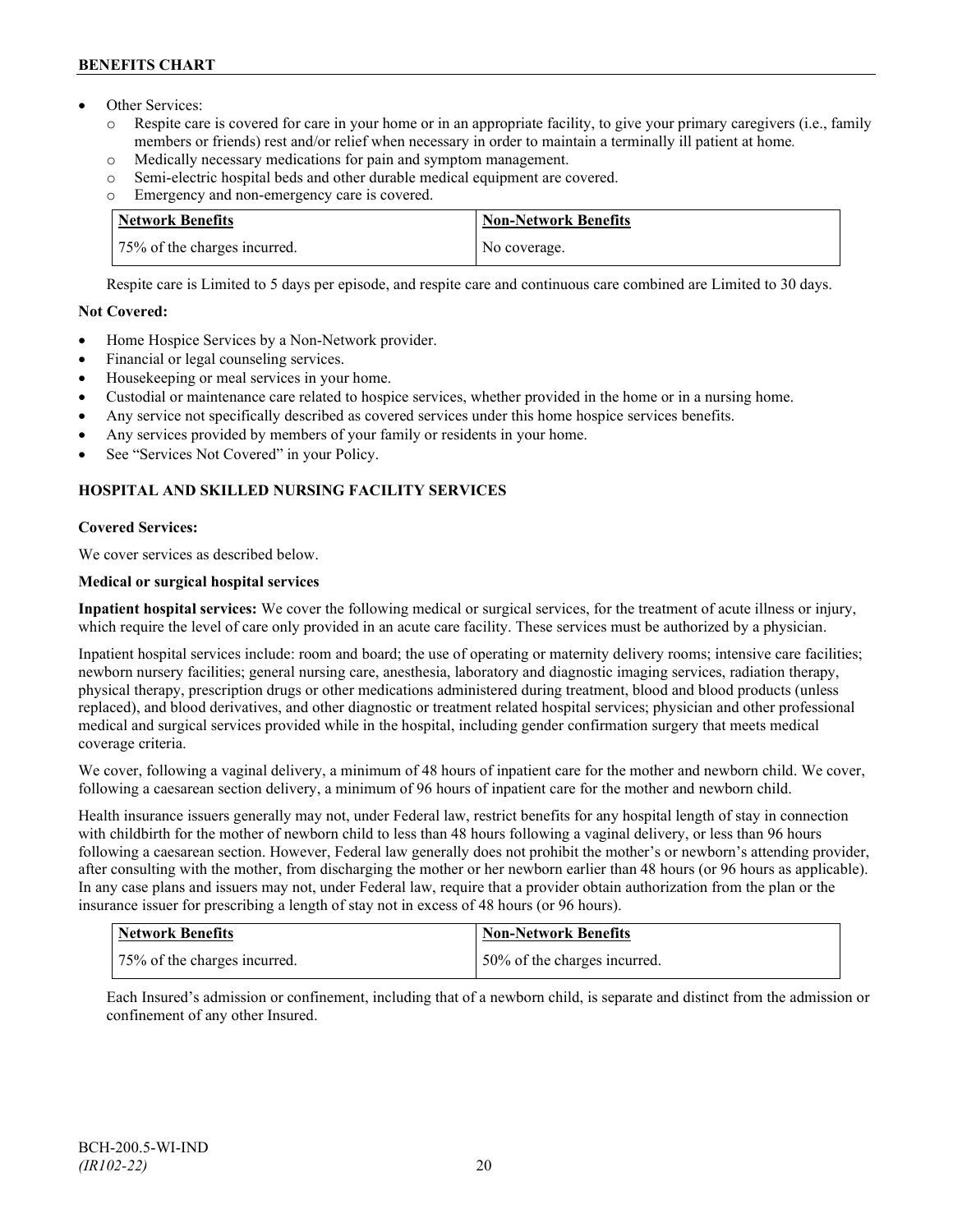**Outpatient hospital, ambulatory care or surgical facility services:** We cover the following medical and surgical services, for diagnosis or treatment of illness or injury on an outpatient basis. These services must be authorized by a physician.

Outpatient services include: use of operating rooms, maternity delivery rooms or other outpatient departments, rooms or facilities; and the following outpatient services: general nursing care, anesthesia, laboratory and diagnostic imaging services, radiation therapy, physical therapy, drugs administered during treatment, blood and blood products (unless replaced), and blood derivatives, and other diagnostic or treatment related outpatient services; physician and other professional medical and surgical services provided while an outpatient, including colonoscopies, and gender confirmation surgery that meets medical coverage criteria.

To see the benefit level for diagnostic imaging services, laboratory services and physical therapy, see benefits under Diagnostic Imaging Services, Laboratory Services and Physical Therapy in this Benefits Chart.

| <b>Network Benefits</b>      | <b>Non-Network Benefits</b>  |
|------------------------------|------------------------------|
| 75% of the charges incurred. | 50% of the charges incurred. |

**Skilled nursing facility care:** We cover room and board, daily skilled nursing and related ancillary services for post-acute treatment and rehabilitative care of illness or injury that meets medical coverage criteria.

| Network Benefits                             | <b>Non-Network Benefits</b>                  |
|----------------------------------------------|----------------------------------------------|
| 75% of the charges incurred.                 | 50% of the charges incurred.                 |
| Limited to a 30 day maximum per confinement. | Limited to a 30 day maximum per confinement. |

Each day of services provided under the Network Benefits and Non-Network Benefits, combined, applies toward the maximum shown above.

#### **Not Covered:**

- Services for items for personal convenience, such as television rental, are not covered.
- See "Services Not Covered" in your Policy.

### **INFERTILITY DIAGNOSIS**

### **Covered Services:**

We cover the diagnosis of infertility. These services include diagnostic procedures and tests provided in connection with an infertility evaluation, office visits and consultations to diagnose infertility.

| <b>Network Benefits</b>                                                                                  | <b>Non-Network Benefits</b>  |
|----------------------------------------------------------------------------------------------------------|------------------------------|
| 100% of the charges incurred, subject to a<br>copayment of \$50 per visit.<br>Deductible does not apply. | 50% of the charges incurred. |

Coverage is Limited to office visits and consultations to diagnose infertility. Treatment is not covered.

#### **Not Covered:**

- Infertility/fertility treatment, including, but not limited to, office visits, laboratory services, diagnostic imaging services, and fertility drugs, reversal of sterilization, and sperm, ova or embryo acquisition, retrieval or storage; however, we do cover office visits and consultations to diagnose infertility.
- Services related to the establishment of surrogate pregnancy and fees for a surrogate. However, pregnancy and maternity services are covered for an Insured under this Benefits Chart, including a surrogate pregnancy.
- See "Services Not Covered" in your Policy.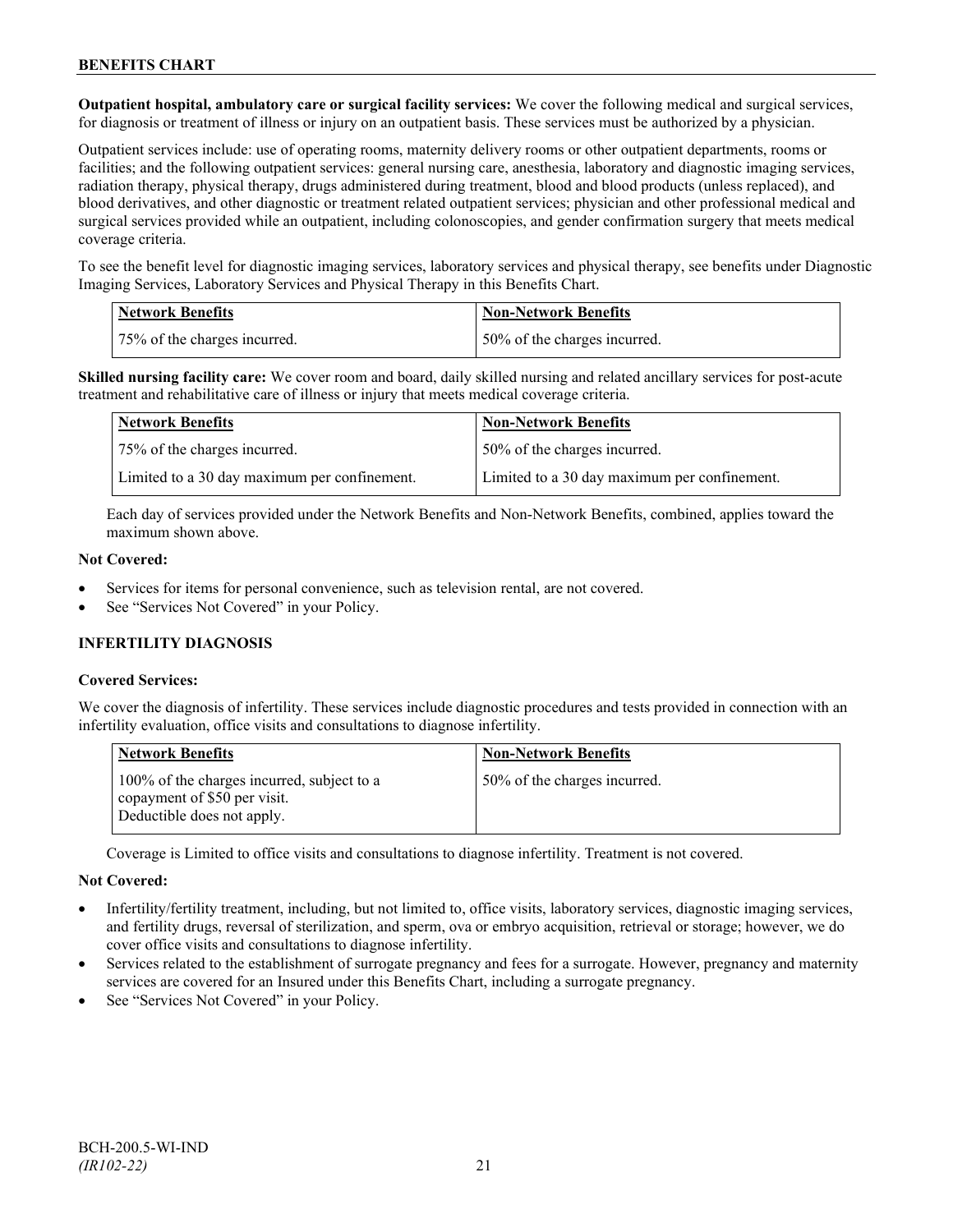## **LABORATORY SERVICES**

### **Covered Services:**

We cover laboratory tests when ordered by a provider and provided in a clinic or outpatient hospital facility. This includes blood tests to detect lead exposure in children between the ages of 6 months and 72 months.

To see the benefit level for inpatient hospital or skilled nursing facility services, see benefits under Inpatient Hospital and Skilled Nursing Facility Services in this Benefits Chart.

**Prostate-specific antigen (PSA) testing.** We cover prostate cancer screening for men 40 years of age or over who are symptomatic or in a high-risk category and for all men 50 years of age or older.

| <b>Network Benefits</b>                                     | <b>Non-Network Benefits</b>  |
|-------------------------------------------------------------|------------------------------|
| 100% of the charges incurred.<br>Deductible does not apply. | 50% of the charges incurred. |

#### **All other laboratory services**

#### **Services for illness or injury**

| Network Benefits                                            | <b>Non-Network Benefits</b>  |
|-------------------------------------------------------------|------------------------------|
| 100% of the charges incurred.<br>Deductible does not apply. | 50% of the charges incurred. |

## **Preventive services**

Laboratory services associated with preventive services are covered at the benefit level shown in the "Preventive Services" section of this Benefits Chart.

#### **Not Covered:**

See "Services Not Covered" in your Policy.

### **MASTECTOMY RECONSTRUCTION BENEFIT**

#### **Covered Services:**

We cover reconstruction of the breast on which the mastectomy has been performed; surgery and reconstruction of the other breast to produce symmetrical appearance, and prostheses and physical complications of all stages of mastectomy, including lymphedemas.

| Network Benefits                                      | <b>Non-Network Benefits</b>                           |
|-------------------------------------------------------|-------------------------------------------------------|
| Coverage level is same as corresponding Network       | Coverage level is same as corresponding Non-Network   |
| Benefits, depending on type of service provided, such | Benefits, depending on type of service provided, such |
| as Office Visits for Illness or Injury, Inpatient or  | as Office Visits for Illness or Injury, Inpatient or  |
| <b>Outpatient Hospital Services.</b>                  | Outpatient Hospital Services.                         |

#### **Not Covered:**

See "Services Not Covered" in your Policy.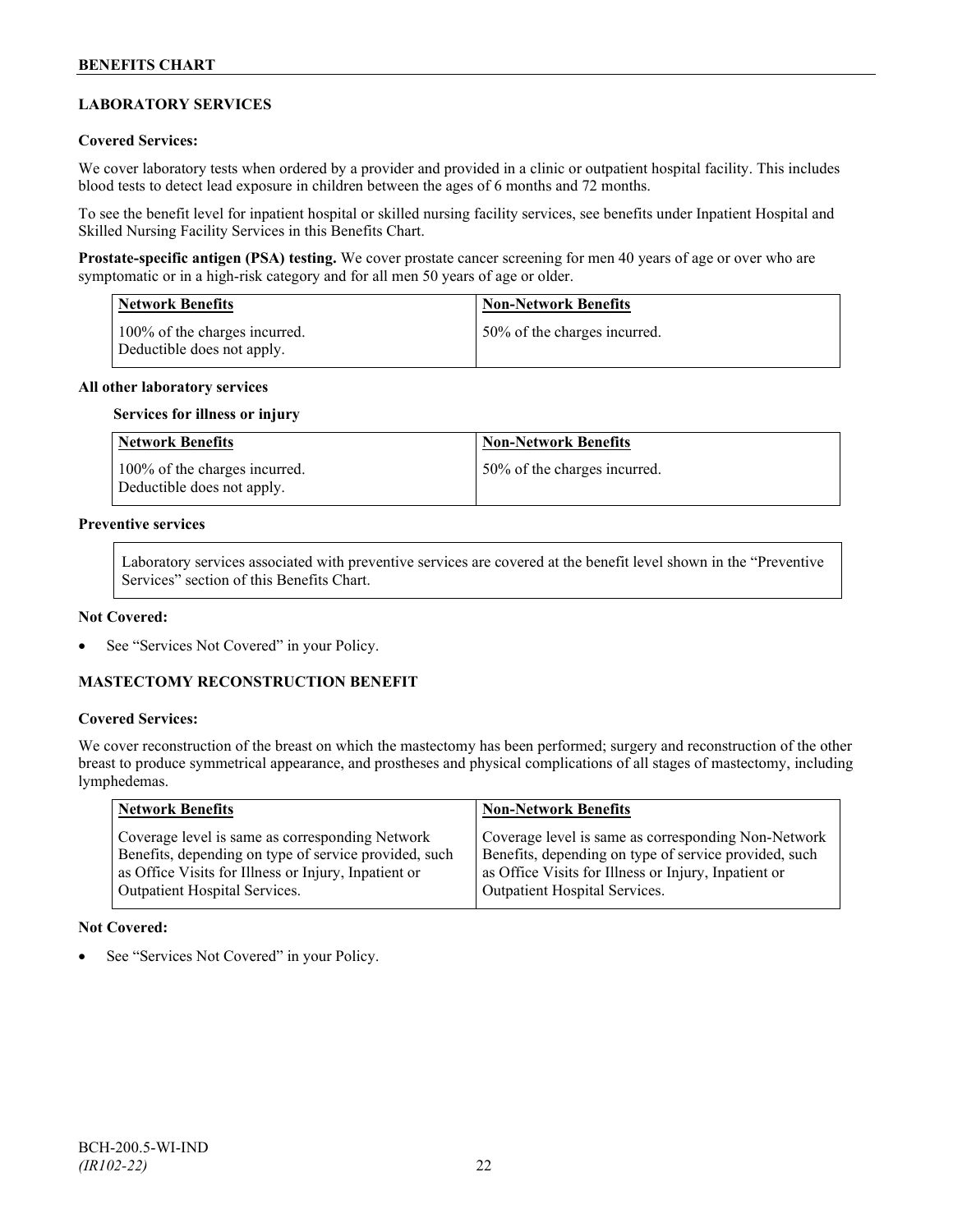## **MEDICATION THERAPY DISEASE MANAGEMENT PROGRAM**

### **Covered Services:**

If you meet our criteria for coverage, you may qualify for our Medication Therapy Disease Management Program.

The program covers consultations with a designated Network pharmacist.

Covered services are based on established medical policies, which are subject to periodic review and modification by the medical directors. These medical policies (medical coverage criteria) are available by calling Member Services, or logging on to your "*my*HealthPartners" account at [healthpartners.com.](http://www.healthpartners.com/)

| <b>Network Benefits</b>                                     | <b>Non-Network Benefits</b> |
|-------------------------------------------------------------|-----------------------------|
| 100% of the charges incurred.<br>Deductible does not apply. | No coverage.                |

#### **Not Covered:**

See "Services Not Covered" in your Policy.

## **OFFICE VISITS FOR ILLNESS OR INJURY**

#### **Covered Services:**

We cover the following when medically necessary: professional medical and surgical services and related supplies, including biofeedback, of physicians and other health care providers; blood and blood products (unless replaced) and blood derivatives.

We cover diagnosis and treatment of illness or injury to the eyes. Where contact or eye glass lenses are prescribed as medically necessary for the post-operative treatment of cataracts or for the treatment of aphakia, acute or chronic corneal pathology or keratoconus, we cover the initial evaluation, lenses and fitting. Insureds must pay for lens replacement beyond the initial pair.

Services received via video, e-visit or telephone are covered under the "Telehealth/Telemedicine Services" section.

#### **Office visits**

#### **Primary Care Providers**

| <b>Network Benefits</b>                                                                                  | <b>Non-Network Benefits</b>  |
|----------------------------------------------------------------------------------------------------------|------------------------------|
| 100% of the charges incurred, subject to a<br>copayment of \$25 per visit.<br>Deductible does not apply. | 50% of the charges incurred. |

#### **Specialty Care Providers**

| <b>Network Benefits</b>                                                                                  | <b>Non-Network Benefits</b>  |
|----------------------------------------------------------------------------------------------------------|------------------------------|
| 100% of the charges incurred, subject to a<br>copayment of \$50 per visit.<br>Deductible does not apply. | 50% of the charges incurred. |

#### **Convenience clinics**

| <b>Network Benefits</b>                                                                                  | <b>Non-Network Benefits</b>  |
|----------------------------------------------------------------------------------------------------------|------------------------------|
| 100% of the charges incurred, subject to a<br>copayment of \$10 per visit.<br>Deductible does not apply. | 50% of the charges incurred. |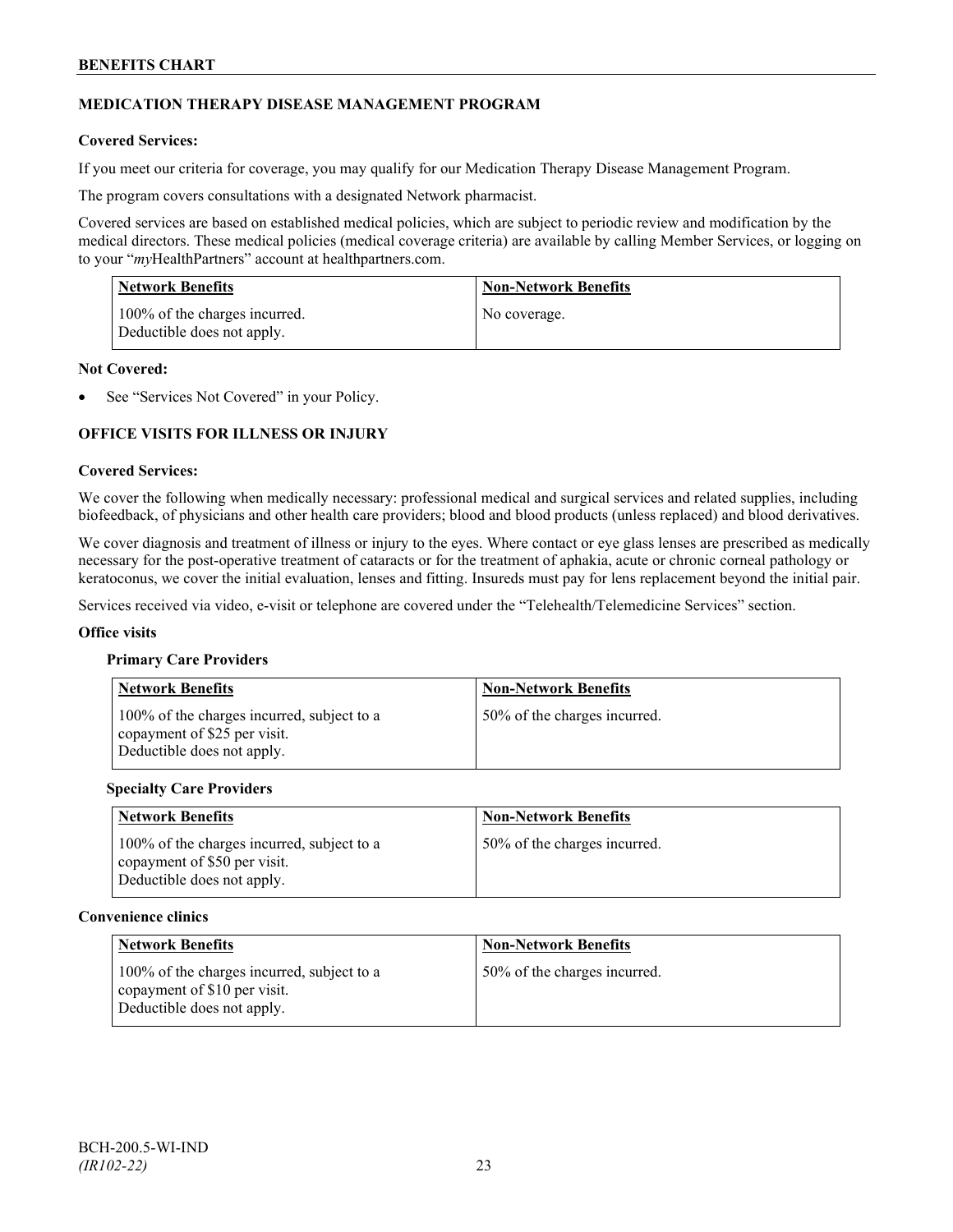### **Injections administered in a physician's office, other than immunizations**

### **Allergy injections**

| <b>Network Benefits</b>                                                                                           | <b>Non-Network Benefits</b>  |
|-------------------------------------------------------------------------------------------------------------------|------------------------------|
| 100% of the charges incurred, subject to a<br>copayment of \$2 per date of service.<br>Deductible does not apply. | 50% of the charges incurred. |

### **All other injections**

| <b>Network Benefits</b>                                                                                           | <b>Non-Network Benefits</b>  |
|-------------------------------------------------------------------------------------------------------------------|------------------------------|
| 100% of the charges incurred, subject to a<br>copayment of \$2 per date of service.<br>Deductible does not apply. | 50% of the charges incurred. |

#### **Not Covered:**

- Court ordered treatment, except as described in this Benefits Chart. Any resulting court ordered treatment for mental health services will be subject to the Policy's requirement for medical necessity.
- See "Services Not Covered" in your Policy.

## **PEDIATRIC EYEWEAR**

### **Covered Services:**

We cover pediatric eyewear for children.

Routine eye exams are covered under the "Preventive Services" section.

| <b>Network Benefits</b>      | Non-Network Benefits |
|------------------------------|----------------------|
| 75% of the charges incurred. | No coverage.         |

### **Limitations:**

- Coverage under this provision will continue until the end of the month in which the child turns 19.
- Limited to one of the following per calendar year:
	- o one pair of eyeglasses including one set of prescription lenses, frames from the designated eyewear collection, and anti scratch coating; or
	- o one pair of non-disposable contact lenses; or
	- a one year supply of disposable contact lenses.
- Contact lens fittings are limited to two per calendar year.

### **Not Covered:**

- Frames that are not included in the designated eyewear collection are not covered. However, one pair of lenses will be covered if a member chooses frames outside the designated eyewear collection.
- More than one pair of lenses or frames or non-disposable contacts per calendar year, regardless of the reason. This includes replacement of eyeglasses or contact lenses due to loss, breakage, theft, or change in prescription.
- Safety glasses or goggles for sports or vocational reasons.
- Upgrades including, but not limited to, UV protection and no-line multifocal lenses.
- See "Services Not Covered" in your Policy.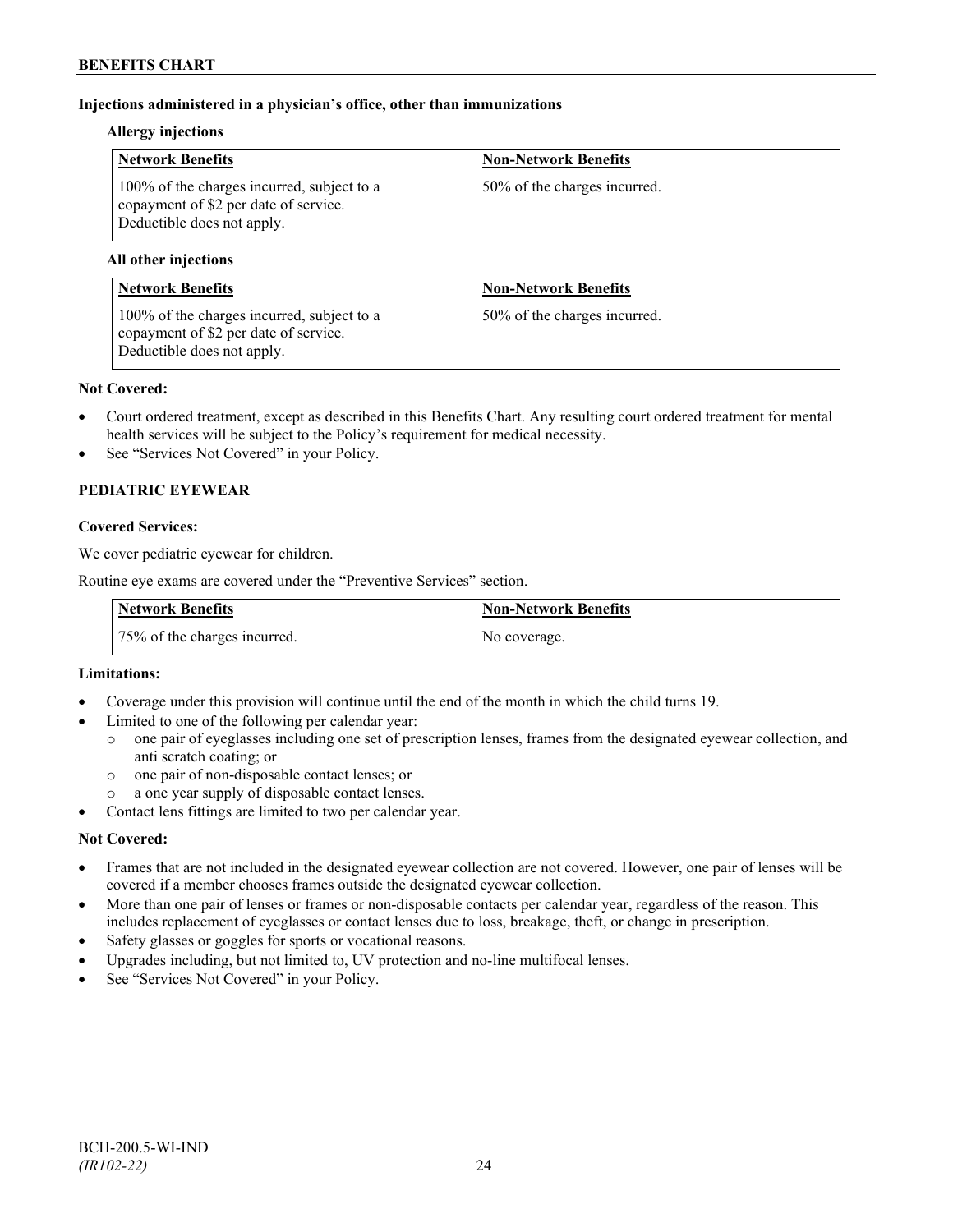## **PHYSICAL THERAPY, OCCUPATIONAL THERAPY, SPEECH THERAPY AND OTHER SPECIFIED THERAPIES**

### **Covered Services:**

We cover the following physical therapy, occupational therapy and speech therapy services:

- Medically necessary rehabilitative care to correct the effects of illness or injury.
- Habilitative services rendered for congenital, developmental or medical conditions which have significantly Limited the successful initiation of normal speech and normal motor development.

Massage therapy which is performed in conjunction with other treatment/modalities by a physical or occupational therapist, is part of a prescribed treatment plan and is not billed separately is covered.

We cover services provided in a clinic. We also cover physical therapy provided in an outpatient hospital facility. To see the benefit level for inpatient hospital or skilled nursing facility services, see benefits under "Inpatient Hospital and Skilled Nursing Facility Services".

### **Rehabilitative care**

#### **Primary Care Providers**

| <b>Network Benefits</b>                                                                                                                                                                                   | <b>Non-Network Benefits</b>                                                                                                   |
|-----------------------------------------------------------------------------------------------------------------------------------------------------------------------------------------------------------|-------------------------------------------------------------------------------------------------------------------------------|
| 100% of the charges incurred, subject to a<br>copayment of \$25 per visit.<br>Deductible does not apply.<br>Physical, Occupational and Speech Therapy are Limited<br>to 20 visits each per calendar year. | 50% of the charges incurred.<br>Physical, Occupational and Speech Therapy are Limited<br>to 20 visits each per calendar year. |

### **Specialty Care Providers**

| <b>Network Benefits</b>                                                                                                                                                                                   | <b>Non-Network Benefits</b>                                                                                                   |
|-----------------------------------------------------------------------------------------------------------------------------------------------------------------------------------------------------------|-------------------------------------------------------------------------------------------------------------------------------|
| 100% of the charges incurred, subject to a<br>copayment of \$50 per visit.<br>Deductible does not apply.<br>Physical, Occupational and Speech Therapy are Limited<br>to 20 visits each per calendar year. | 50% of the charges incurred.<br>Physical, Occupational and Speech Therapy are Limited<br>to 20 visits each per calendar year. |

In addition to the services provided above, we cover a minimum of:

- 20 visits per calendar year for pulmonary rehabilitation therapy,
- 36 visits per calendar year for cardiac rehabilitation therapy,
- 30 visits per calendar year for post-cochlear implant aural therapy,
- 20 visits per calendar year for cognitive rehabilitation therapy.

Visit limits by a Primary Care Provider and/or Specialty Care Providers are combined. The maximum number of visits are combined for Network Benefits and Non-Network Benefits.

### **Habilitative care**

#### **Primary Care Providers**

| <b>Network Benefits</b>                                                                                                                                                                                   | <b>Non-Network Benefits</b>                                                                                                   |
|-----------------------------------------------------------------------------------------------------------------------------------------------------------------------------------------------------------|-------------------------------------------------------------------------------------------------------------------------------|
| 100% of the charges incurred, subject to a<br>copayment of \$25 per visit.<br>Deductible does not apply.<br>Physical, Occupational and Speech Therapy are Limited<br>to 20 visits each per calendar year. | 50% of the charges incurred.<br>Physical, Occupational and Speech Therapy are Limited<br>to 20 visits each per calendar year. |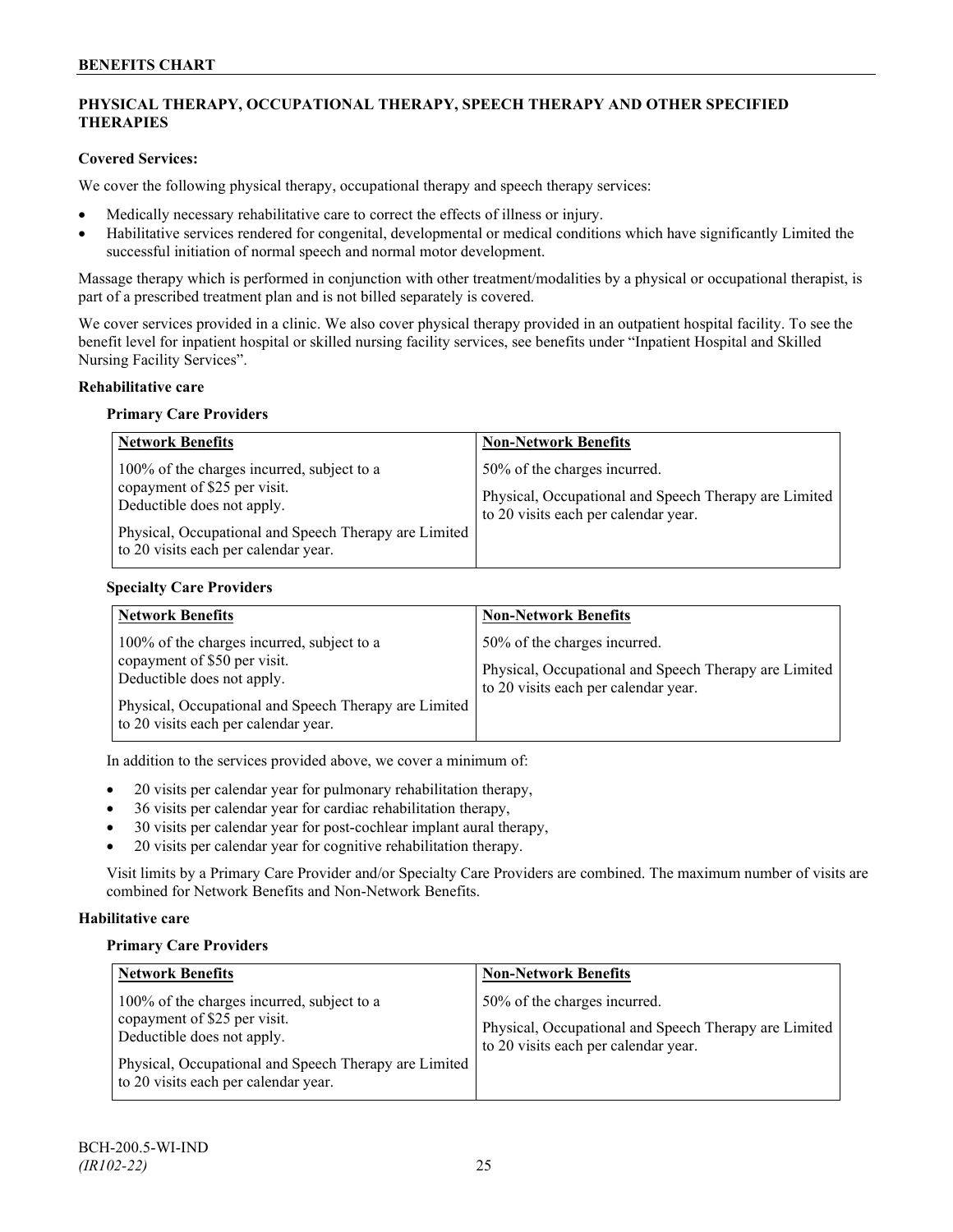### **Specialty Care Providers**

| <b>Network Benefits</b>                                                                                                                                                                                     | <b>Non-Network Benefits</b>                                                                                                   |
|-------------------------------------------------------------------------------------------------------------------------------------------------------------------------------------------------------------|-------------------------------------------------------------------------------------------------------------------------------|
| 100% of the charges incurred, subject to a<br>copayment of \$50 per visit.<br>Deductible does not apply.<br>Physical, Occupational and Speech Therapy are Limited  <br>to 20 visits each per calendar year. | 50% of the charges incurred.<br>Physical, Occupational and Speech Therapy are Limited<br>to 20 visits each per calendar year. |

Visit limits by a Primary Care Provider and/or Specialty Care Providers are combined. The maximum number of visits is combined for Network Benefits and Non-Network Benefits.

## **Not Covered:**

- Massage therapy for the purpose of comfort or convenience of the Insured.
- See "Services Not Covered" in your Policy.

## **PRESCRIPTION DRUG SERVICES**

### **Covered Services:**

We cover prescription drugs and medications that can be self-administered or are administered in a physician's office.

### **For Network Benefits, drugs and medications must be obtained at a network pharmacy.**

## **If a copayment is required, you must pay one copayment for each 30-day supply, or portion thereof.**

## **Outpatient drugs (except as specified below)**

| <b>Network Benefits</b>                                                                                                                                                                                                                                                                                                                                                      | <b>Non-Network Benefits</b>  |
|------------------------------------------------------------------------------------------------------------------------------------------------------------------------------------------------------------------------------------------------------------------------------------------------------------------------------------------------------------------------------|------------------------------|
| 100% of the charges incurred, subject to a<br>copayment of \$5 for generic low cost formulary drugs,<br>and 100% of the charges incurred, subject to a<br>copayment of \$25 for generic high cost formulary<br>drugs.<br>Deductible does not apply.                                                                                                                          | 50% of the charges incurred. |
| Brand name formulary drugs are covered at 75% of the<br>charges incurred.                                                                                                                                                                                                                                                                                                    |                              |
| Non-formulary drugs are covered at 50% of the charges<br>incurred.                                                                                                                                                                                                                                                                                                           |                              |
| In no event will your cost for a formulary insulin drug<br>exceed \$25. Deductible does not apply to formulary<br>insulin drugs.                                                                                                                                                                                                                                             |                              |
| Oral chemotherapy drugs are included on the<br>Specialty Drug List. However, you pay the applicable<br>outpatient drug benefit. As required by Wisconsin law,<br>you will not pay higher cost sharing (deductible,<br>copayment or coinsurance) for orally administered<br>chemotherapy drugs than you pay for injected or<br>intravenously administered chemotherapy drugs. |                              |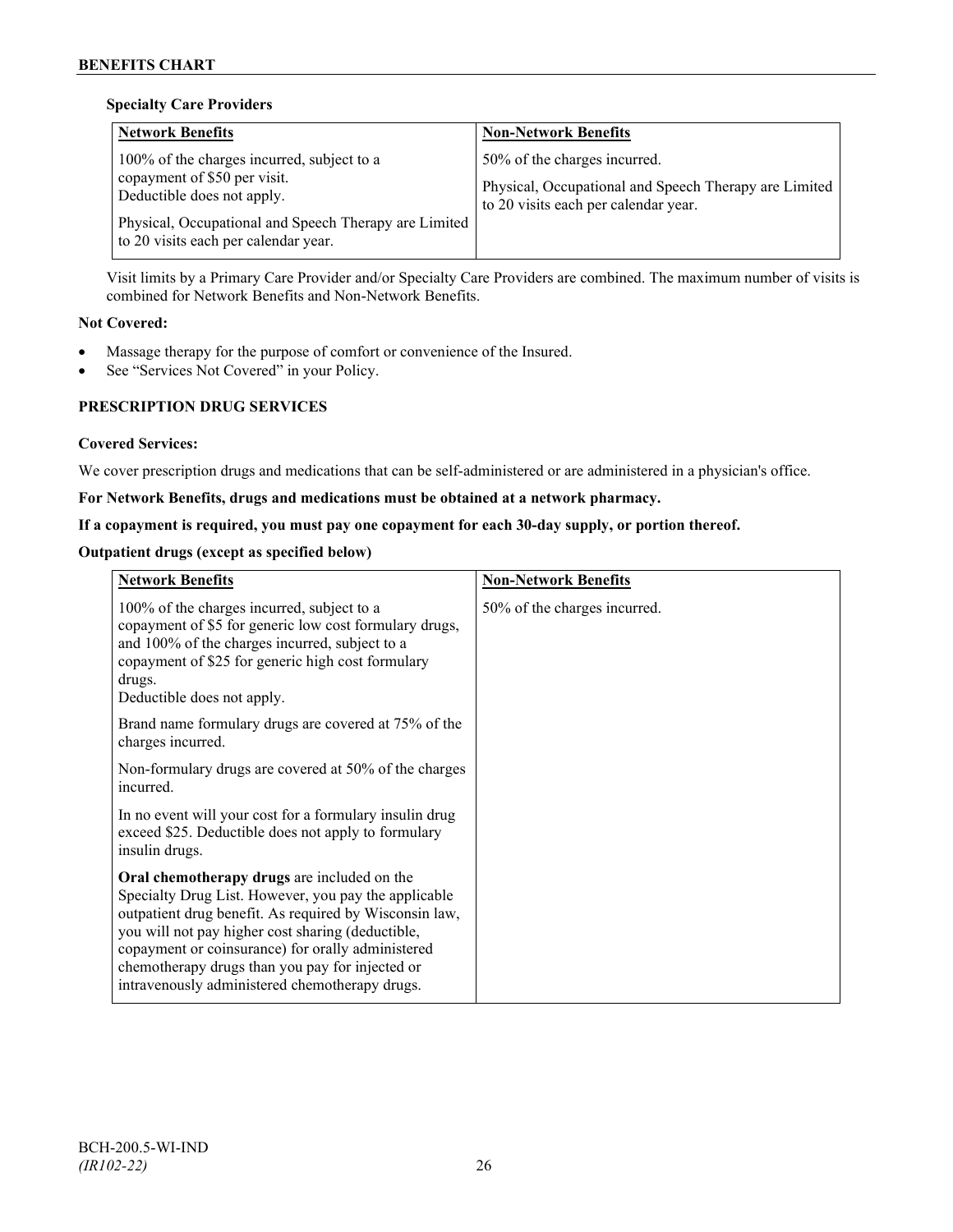### **Mail order drugs**

| <b>Network Benefits</b>                                                                                                                                                                                                                                                                                                 | <b>Non-Network Benefits</b>                                                                                |
|-------------------------------------------------------------------------------------------------------------------------------------------------------------------------------------------------------------------------------------------------------------------------------------------------------------------------|------------------------------------------------------------------------------------------------------------|
| For your convenience, you may also get up to a 90-day<br>supply of outpatient prescription drugs that can be self-<br>administered through the designated mail order service.<br>Outpatient drugs ordered through this service are<br>covered at the benefit percent and copayments shown in<br>Outpatient Drugs above. | Mail order drugs are only available through the<br>designated mail order service.<br>See Network Benefits. |
| Specialty Drugs are not available through the mail order<br>service.                                                                                                                                                                                                                                                    |                                                                                                            |

### **Specialty drugs that are self-administered**

| <b>Network Benefits</b>                                                                                                                                                                                                                                                                                                                                                      | <b>Non-Network Benefits</b> |
|------------------------------------------------------------------------------------------------------------------------------------------------------------------------------------------------------------------------------------------------------------------------------------------------------------------------------------------------------------------------------|-----------------------------|
| 50% of the charges incurred.                                                                                                                                                                                                                                                                                                                                                 | No coverage.                |
| Oral chemotherapy drugs are included on the<br>Specialty Drug List. However, you pay the applicable<br>outpatient drug benefit. As required by Wisconsin law,<br>you will not pay higher cost sharing (deductible,<br>copayment or coinsurance) for orally administered<br>chemotherapy drugs than you pay for injected or<br>intravenously administered chemotherapy drugs. |                             |

Specialty Drugs are Limited to drugs on the Specialty Drug List and must be obtained from a designated vendor.

### **Tobacco cessation drugs are covered for all FDA approved tobacco cessation drugs**

| <b>Network Benefits</b>                                     | <b>Non-Network Benefits</b>  |
|-------------------------------------------------------------|------------------------------|
| 100% of the charges incurred.<br>Deductible does not apply. | 50% of the charges incurred. |

### **Contraceptive drugs**

| <b>Network Benefits</b>                                                                                                                                         | <b>Non-Network Benefits</b>  |
|-----------------------------------------------------------------------------------------------------------------------------------------------------------------|------------------------------|
| 100% of the charges incurred for formulary drugs.<br>Deductible does not apply.                                                                                 | 50% of the charges incurred. |
| If a physician requests that a Non-Formulary<br>contraceptive drug be dispensed as written, the drug<br>will be covered at 100%, not subject to the deductible. |                              |

**ACA preventive medications.** We cover preventive medications currently recommended by USPSTF with an A or B rating if they are prescribed by your medical provider and they are listed on our Commercial ACA Preventive Drug List. Preventive medications are subject to periodic review and modification. Changes would be effective in accordance with the federal rules and reflected in our current medical coverage criteria for preventive care services.

| <b>Network Benefits</b>                                     | <b>Non-Network Benefits</b>  |
|-------------------------------------------------------------|------------------------------|
| 100% of the charges incurred.<br>Deductible does not apply. | 50% of the charges incurred. |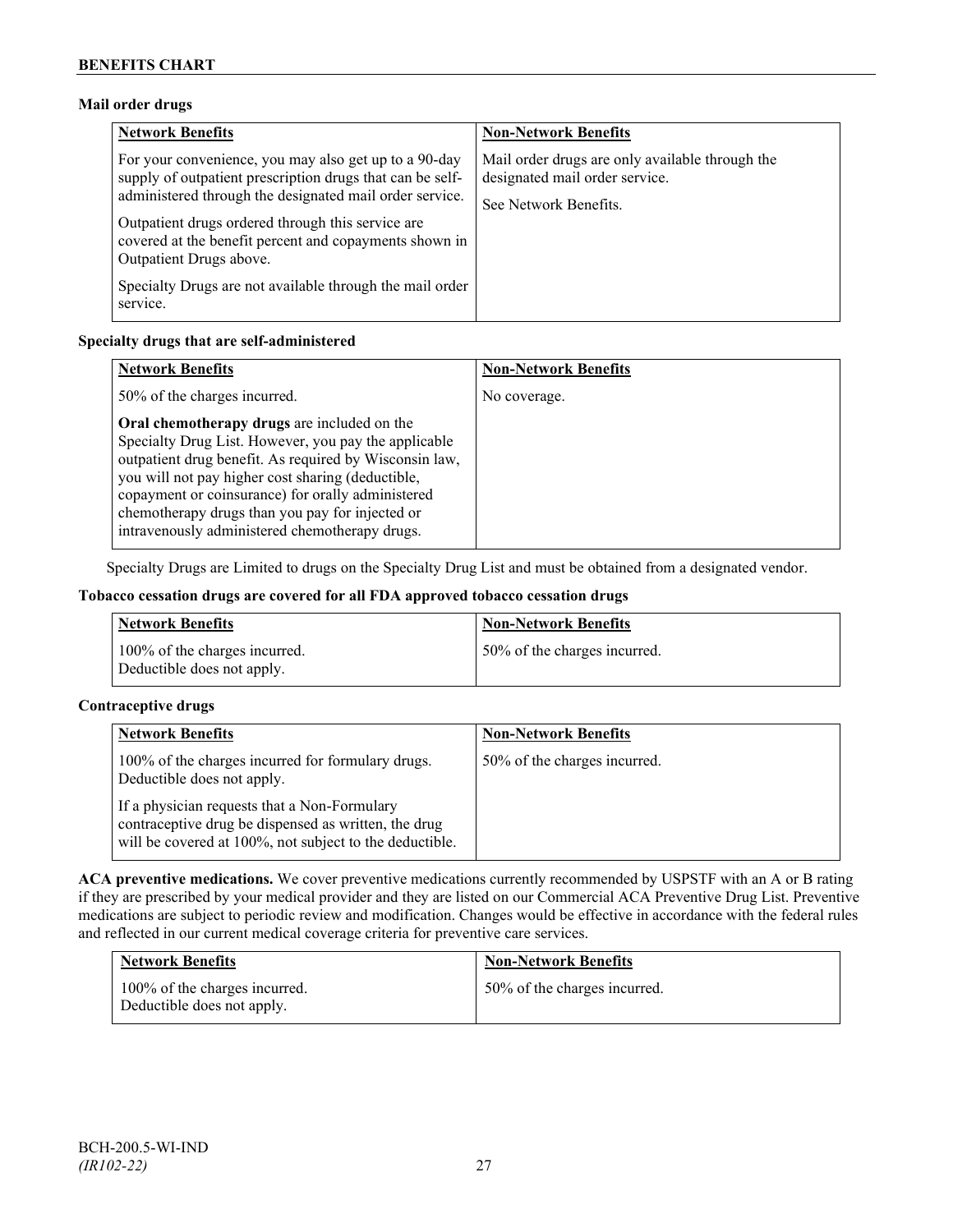### **Limitations:**

- Certain drugs may require prior authorization as indicated on the Formulary. HealthPartners may require prior authorization for the drug and also the site where the drug will be provided. Certain drugs are subject to our utilization review process and quantity limits.
- Certain non-formulary drugs require prior authorization. In addition, certain drugs may be subject to any quantity limits applied as part of our trial program. The trial drug program applies to new prescriptions for certain drugs which have high toxicity, low tolerance, high costs and/or high potential for waste. Trial drugs are indicated on the formulary and/or the Specialty Drug List. Your first fill of a trial drug may be limited to less than a month supply. If the drug is well tolerated and effective, you will receive the remainder of your first month supply.
- If an Insured requests a brand name drug when there is a generic equivalent, the brand name drug will be covered up to the charge that would apply to the generic drug, minus any required copayment. If a physician requests that a brand name drug be dispensed as written, the drug will be paid at the non-formulary benefit.
- We may require Insureds to try over-the-counter (OTC) drug alternatives before approving more costly formulary prescription drugs.
- Unless otherwise specified in the Prescription Drug Services section, you may receive up to a 30-day supply per prescription.
- New prescriptions to treat certain chronic conditions are Limited to a 30-day supply.
- A 90-day supply will be covered and dispensed only at pharmacies that participate in our extended day supply program.
- No more than a 30-day supply of Specialty Drugs will be covered and dispensed at a time unless it's a manufacturer supplied drug that cannot be split that supplies the Insured with more than a 30-day supply.

### **Not Covered:**

- Replacement of prescription drugs, medications, equipment and supplies due to loss, damage or theft.
- Nonprescription (over-the-counter) drugs or medications, including, but not Limited to, vitamins, supplements, homeopathic remedies, and non-FDA approved drugs, unless listed on the Formulary and prescribed by a physician or legally authorized health care provider under applicable state and federal law. This exclusion does not include over-thecounter contraceptives for women as allowed under the Affordable Care Act when the Insured obtains a prescription for the item. In addition, if the Insured obtains a prescription, this exclusion does not include aspirin to prevent cardiovascular disease for men and women of certain ages; folic acid supplements for women who may become pregnant; fluoride chemoprevention supplements for children without fluoride in their water source; and iron supplements for children ages 6-12 months who are at risk for anemia.
- All drugs for the treatment of sexual dysfunction.
- All drugs for the treatment of growth deficiency.
- Fertility drugs.
- Medical cannabis.
- Drugs on the Excluded Drug List. The Excluded Drug List includes select drugs within a therapy class that are not eligible for coverage. This includes drugs that may be excluded for certain indications. The Excluded Drug List is available at [healthpartners.com.](http://www.healthpartners.com/)
- Drugs that are newly approved by the FDA until they are reviewed and approved by HealthPartners Pharmacy and Therapeutics Committee.
- Medical devices approved by the FDA will not be covered under the Prescription Drug Services section unless they are on our formulary. Covered medical devices are generally submitted and reimbursed under your medical benefits.
- See "Services Not Covered" in your Policy.

### **PREVENTIVE SERVICES**

#### **Applicable Definitions:**

**Routine Preventive Services** are routine healthcare services that include screenings, check-ups and counseling to prevent illness, disease or other health problems before symptoms occur.

**Diagnostic Services** are services to help a provider understand your symptoms, diagnose illness and decide what treatment may be needed. They may be the same services that are listed as preventive services, but they are being used as diagnostic services. Your provider will determine if these services are preventive or diagnostic. These services are not preventive if received as part of a visit to diagnose, manage or maintain an acute or chronic medical condition, illness or injury. When that occurs, unless otherwise indicated below, standard deductibles, copayments or coinsurance apply.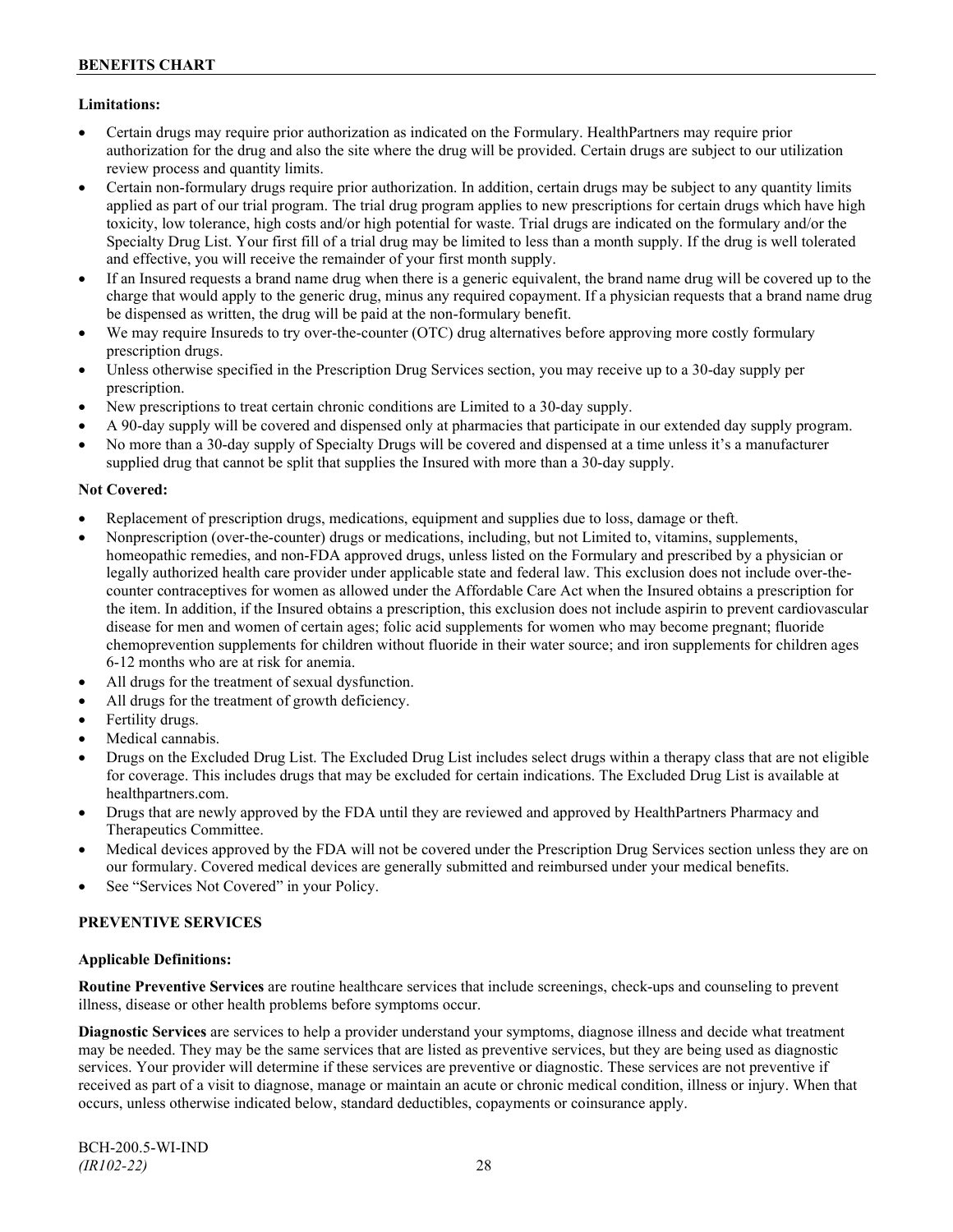### **Covered Services:**

We cover preventive services that meet any of the requirements under the Affordable Care Act (ACA) shown in the bulleted items below. These preventive services are covered at 100% under the Network Benefits with no deductible, copayments or coinsurance. (If a preventive service is not required by the ACA and it is covered at a lower benefit level, it will be specified below.) Preventive benefits mandated under the ACA are subject to periodic review and modification. Changes would be effective in accordance with the federal rules. Preventive services mandated by the ACA include:

- Evidence-based items or services that have in effect a rating of A or B in the current recommendations of the United States Preventive Services Task Force with respect to the individual;
- Immunizations for routine use in children, adolescents, and adults that have in effect a recommendation from the Advisory Committee on Immunization Practices of the Centers for Disease Control and Prevention with respect to the individual;
- With respect to infants, children, and adolescents, evidence-informed preventive care and screenings provided for in comprehensive guidelines supported by the Health Resources and Services Administration; and
- With respect to women, preventive care and screenings provided for in comprehensive guidelines supported by the Health Resources and Services Administration.

Covered services are based on established medical policies, which are subject to periodic review and modification by the medical directors. These medical policies (medical coverage criteria) are available by calling Member Services, or logging on to your "*my*HealthPartners" account at [healthpartners.com.](http://www.healthpartners.com/)

### **ACA and state mandated preventive services are covered as follows:**

**Routine health exams and periodic health assessments**. A physician or health care provider will counsel you as to how often health assessments are needed based on age, sex and health status. This includes screening and counseling for tobacco cessation and all FDA approved tobacco cessation medications including over-the-counter drugs (as shown in the Prescription Drug Services section).

| <b>Network Benefits</b>                                     | <b>Non-Network Benefits</b>  |
|-------------------------------------------------------------|------------------------------|
| 100% of the charges incurred.<br>Deductible does not apply. | 50% of the charges incurred. |

**Child health supervision services.** This includes pediatric preventive services such as newborn screenings, appropriate immunizations, developmental assessments and laboratory services appropriate to the age of the child from birth to 72 months, and appropriate immunizations to age 18.

| <b>Network Benefits</b>                                     | <b>Non-Network Benefits</b>  |
|-------------------------------------------------------------|------------------------------|
| 100% of the charges incurred.<br>Deductible does not apply. | 50% of the charges incurred. |

#### **Routine prenatal care and exams**

| Network Benefits                                            | <b>Non-Network Benefits</b>  |
|-------------------------------------------------------------|------------------------------|
| 100% of the charges incurred.<br>Deductible does not apply. | 50% of the charges incurred. |

**Routine postnatal care.** This includes health exams, assessments, education and counseling relating to the period immediately after childbirth.

| <b>Network Benefits</b>                                     | <b>Non-Network Benefits</b>  |
|-------------------------------------------------------------|------------------------------|
| 100% of the charges incurred.<br>Deductible does not apply. | 50% of the charges incurred. |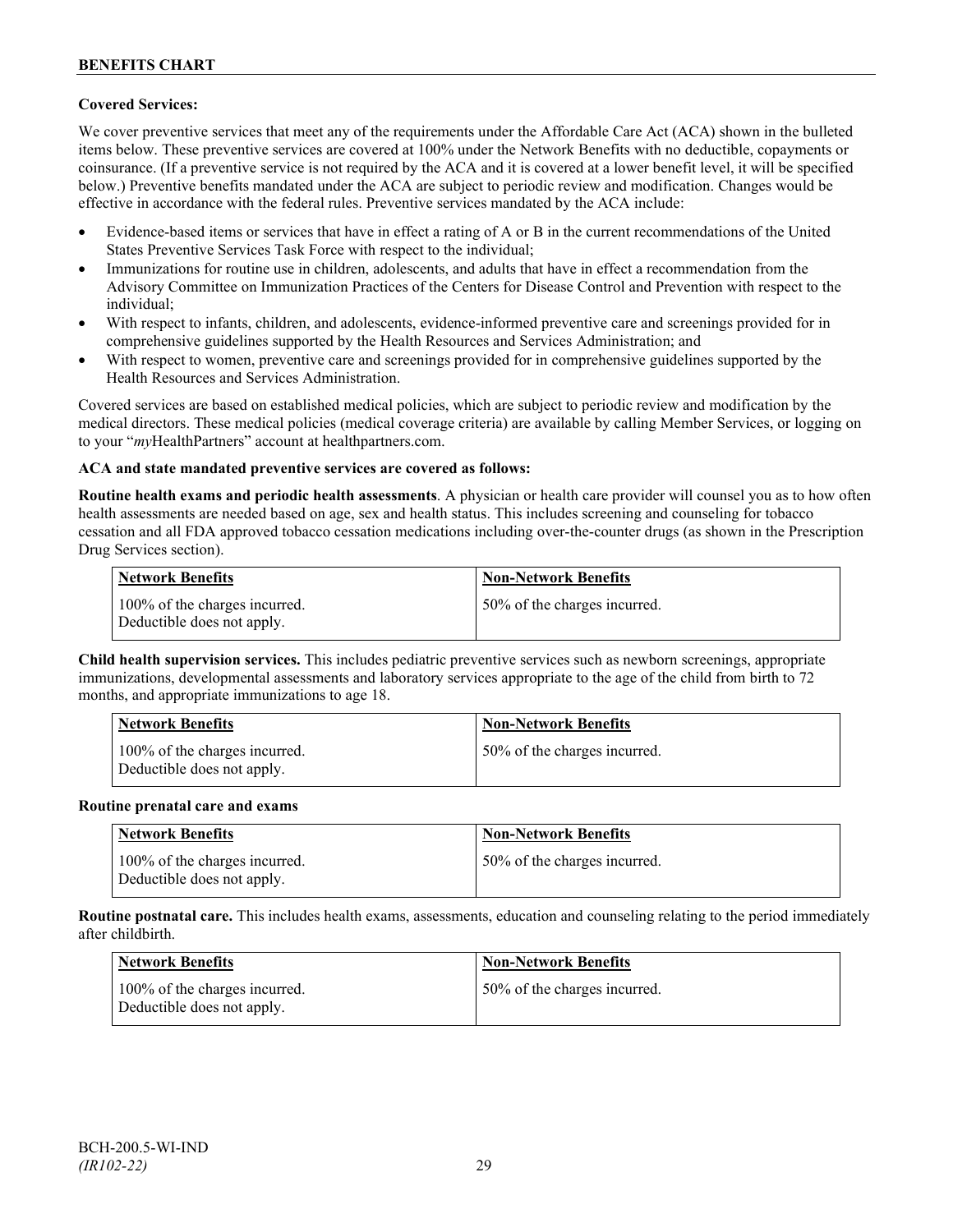**Routine screening procedures for cancer.** This includes colorectal screening, digital rectal examinations and other cancer screenings recommended by the USPSTF with an A or B rating. Women's preventive health services below describe additional routine screening procedures for cancer.

| <b>Network Benefits</b>                                     | <b>Non-Network Benefits</b>  |
|-------------------------------------------------------------|------------------------------|
| 100% of the charges incurred.<br>Deductible does not apply. | 50% of the charges incurred. |

### **Routine eye and hearing exams for members under the age of 22**

| Network Benefits                                            | <b>Non-Network Benefits</b>  |
|-------------------------------------------------------------|------------------------------|
| 100% of the charges incurred.<br>Deductible does not apply. | 50% of the charges incurred. |

**Professional voluntary family planning services.** This includes services to prevent or delay a pregnancy, including counseling and education. Services must be provided by a licensed provider.

| Network Benefits                                            | <b>Non-Network Benefits</b>  |
|-------------------------------------------------------------|------------------------------|
| 100% of the charges incurred.<br>Deductible does not apply. | 50% of the charges incurred. |

#### **Adult immunizations**

| <b>Network Benefits</b>       | <b>Non-Network Benefits</b>   |
|-------------------------------|-------------------------------|
| 100% of the charges incurred. | 100% of the charges incurred. |
| Deductible does not apply.    | Deductible does not apply.    |

**Women's preventive health services.** This includes mammograms, screenings for cervical cancer (pap smears), breast pumps, human papillomavirus (HPV) testing, counseling for sexually transmitted infections, counseling and screening for human immunodeficiency virus (HIV), and all FDA approved contraceptive methods as prescribed by a doctor, sterilization procedures, education and counseling (see the Prescription Drug Services section for coverage of oral contraceptive drugs). We also provide genetic screening for BRCA if someone in your family has the gene or you have a diagnosis of cancer.

The U.S. Preventive Services Task Force (USPSTF) recommends screening mammography, with or without clinical breast examination (CBE), every 1-2 years for women aged 40 and older. For women age 50 and older, we cover an annual mammogram.

| Network Benefits                                            | <b>Non-Network Benefits</b>  |
|-------------------------------------------------------------|------------------------------|
| 100% of the charges incurred.<br>Deductible does not apply. | 50% of the charges incurred. |

**Obesity screening and management.** We cover obesity screening and counseling for all ages during a routine preventive care exam. If you are age 18 or older and have a body mass index of 30 or more, we also cover intensive obesity management to help you lose weight. Your primary care doctor can coordinate these services.

| <b>Network Benefits</b>                                     | Non-Network Benefits         |
|-------------------------------------------------------------|------------------------------|
| 100% of the charges incurred.<br>Deductible does not apply. | 50% of the charges incurred. |

### **In addition to any ACA or state mandated preventive services referenced above, we cover the following eligible preventive services:**

#### **Routine hearing exams for adults age 22 and older**

| <b>Network Benefits</b>      | <b>Non-Network Benefits</b>  |
|------------------------------|------------------------------|
| 75% of the charges incurred. | 50% of the charges incurred. |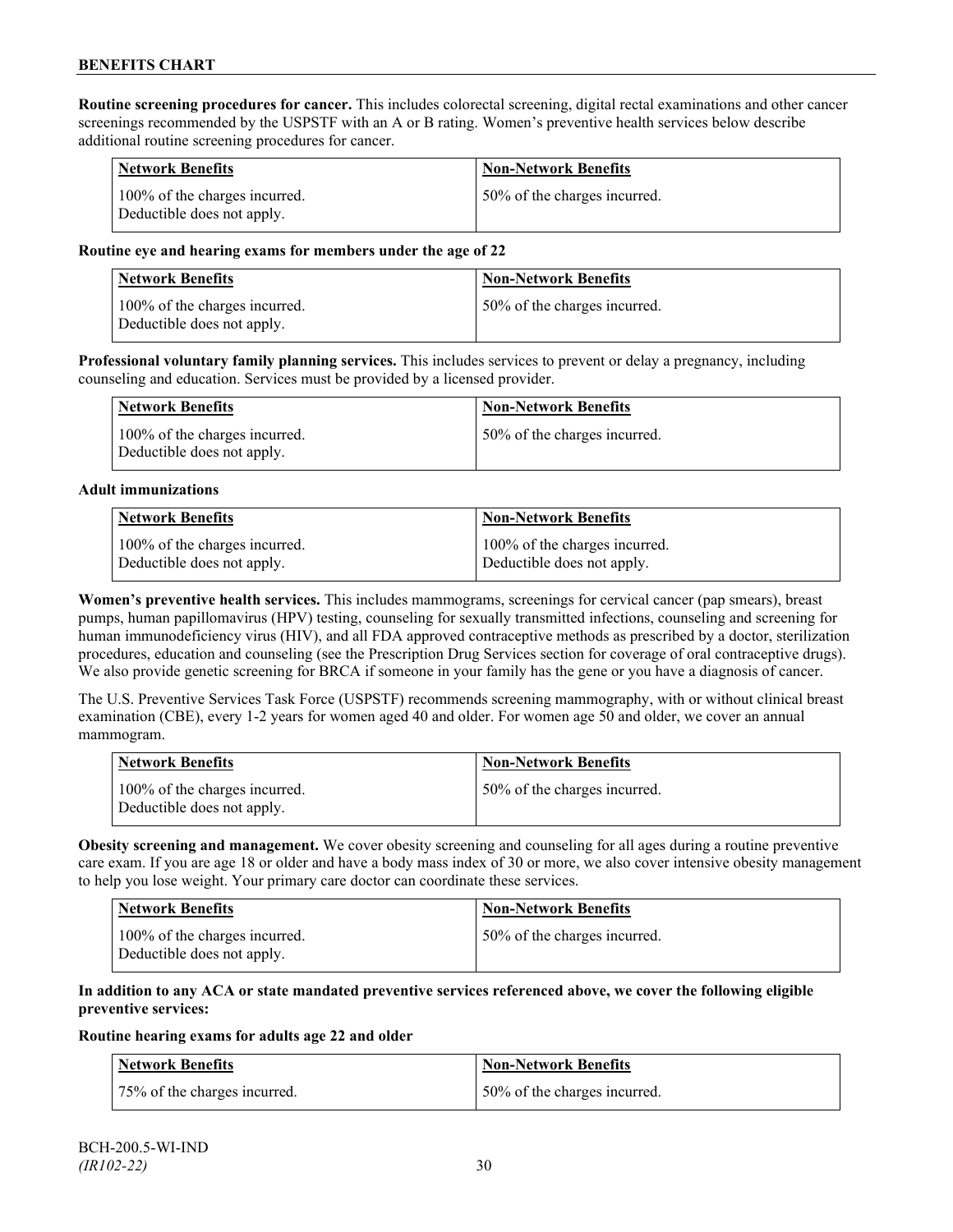### **Eye exams for adults diagnosed with diabetes**

| <b>Network Benefits</b>                                     | <b>Non-Network Benefits</b>  |
|-------------------------------------------------------------|------------------------------|
| 100% of the charges incurred.<br>Deductible does not apply. | 50% of the charges incurred. |

**Ovarian cancer surveillance tests for women who are at risk.** "At risk for ovarian cancer" means (1) having a family history that includes any of the following: one or more first-degree or second-degree relatives with ovarian cancer, clusters of female relatives with breast cancer or nonpolyposis colorectal cancer; or (2) testing positive for BRCA1 or BRCA2 mutations. "Surveillance tests for ovarian cancer" means annual screening using: CA-125 serum tumor marker testing, transvaginal ultrasound, pelvic examination or other proven ovarian cancer screening tests currently being evaluated by the federal Food and Drug Administration or by the National Cancer Institute.

| Coverage level is same as corresponding Network<br>Benefit, depending on type of service provided, such as<br>Diagnostic Imaging Services, Laboratory Services<br>Diagnostic Imaging Services, Laboratory Services<br>Office Visits for Illness or Injury, or Preventive<br>Office Visits for Illness or Injury, or Preventive | <b>Network Benefits</b> | <b>Non-Network Benefits</b>                                                                                                 |
|--------------------------------------------------------------------------------------------------------------------------------------------------------------------------------------------------------------------------------------------------------------------------------------------------------------------------------|-------------------------|-----------------------------------------------------------------------------------------------------------------------------|
|                                                                                                                                                                                                                                                                                                                                | Services.               | Coverage level is same as corresponding Non-Network<br>Benefit, depending on type of service provided, such as<br>Services. |

#### **Limitations:**

• Services are not preventive if received as part of a visit to diagnose, manage or maintain an acute or chronic medical condition, illness or injury. When that occurs, unless otherwise indicated above, standard deductibles, copayments or coinsurance apply.

#### **Not Covered:**

- Routine eye exams for adults age 22 and older.
- See "Services Not Covered" in your Policy.

## **TELEHEALTH/TELEMEDICINE SERVICES**

#### **Definitions:**

**Telehealth, Telemedicine, or Virtual Care.** This is a means of communication between a health care professional and a patient. This includes the use of secure electronic information, imaging, and communication technologies, including:

- interactive audio or audio-video
- interactive audio with store-and-forward technology
- chat-based and email-based systems
- physician-to-physician consultation
- patient education
- data transmission
- data interpretation
- digital diagnostics (algorithm-enabled diagnostic support)
- digital therapeutics (the use of personal health devices and sensors, either alone or in combination with conventional drug therapies, for disease prevention and management)

#### Services can be delivered:

Synchronously: the patient and health care professional are engaging with one another at the same time; or Asynchronously: the patient and health care professional engage with each other at different points in time.

**Telephone Visits.** Live, synchronous, interactive encounters over the telephone between a patient and a healthcare provider.

**E-Visit or Chat-Based Visits.** Asynchronous online or mobile app encounters to discuss a patient's personal health information, vital signs, and other physiologic data or diagnostic images. The healthcare provider reviews and delivers a consultation, diagnosis, prescription or treatment plan after reviewing the patient's visit information.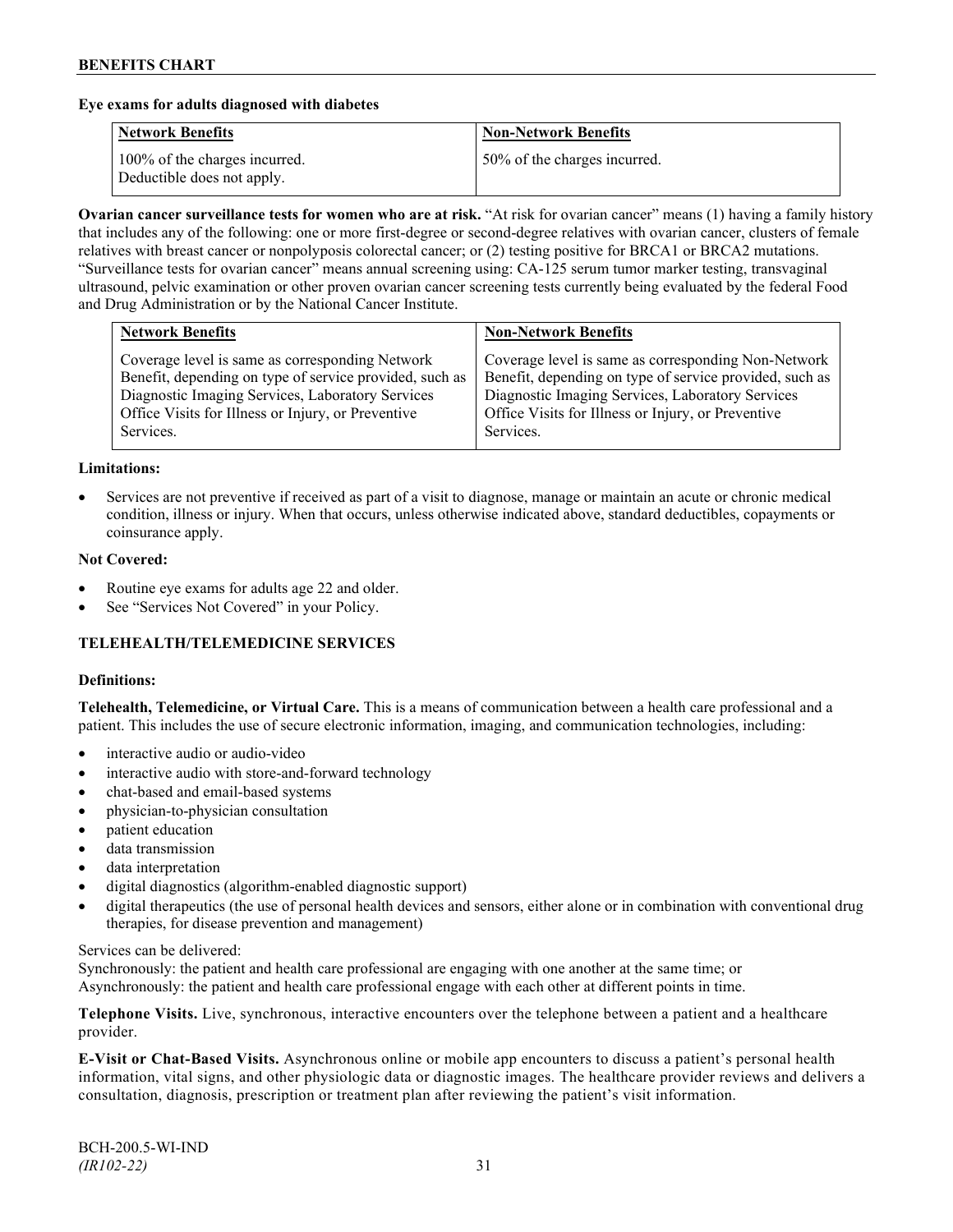**Virtuwell<sup>®</sup>**. This is an online service for you to receive a diagnosis and treatment for certain conditions, such as a cold, flu, ear pain and sinus infections. You may access the Virtuwell website at [virtuwell.com.](https://www.virtuwell.com/)

**Video Visits.** Live, synchronous, interactive encounters using secure web-based video between a patient and a healthcare provider.

### **Covered Services:**

The Plan covers the following methods of receiving care for services that would be eligible under the Plan if the service were provided in person.

#### **Scheduled telephone visits**

| <b>Network Benefits</b>                                                                                  | <b>Non-Network Benefits</b>  |
|----------------------------------------------------------------------------------------------------------|------------------------------|
| 100% of the charges incurred, subject to a<br>copayment of \$10 per visit.<br>Deductible does not apply. | 50% of the charges incurred. |

#### **E-visits**

#### **Access to online care through Virtuwell at [virtuwell.com](http://www.virtuwell.com/)**

| <b>Network Benefits</b>                                     | <b>Non-Network Benefits</b> |
|-------------------------------------------------------------|-----------------------------|
| 100% of the charges incurred.<br>Deductible does not apply. | No coverage.                |

#### **All other E-visits**

| <b>Network Benefits</b>                                                                                  | <b>Non-Network Benefits</b>  |
|----------------------------------------------------------------------------------------------------------|------------------------------|
| 100% of the charges incurred, subject to a<br>copayment of \$10 per visit.<br>Deductible does not apply. | 50% of the charges incurred. |

#### **Not Covered:**

See "Services Not Covered" in your Policy.

### **TRANSPLANT SERVICES**

#### **Applicable Definitions:**

**Autologous.** This is when the source of cells is from the individual's own marrow or stem cells.

**Allogeneic.** This is when the source of cells is from a related or unrelated donor's marrow or stem cells.

**Allogeneic Bone Marrow Transplant.** This is when the bone marrow is harvested from the related or unrelated donor and stored. The patient undergoes treatment which includes tumor ablation with high-dose chemotherapy and/or radiation. The bone marrow is reinfused (transplanted).

**Autologous Bone Marrow Transplant.** This is when the bone marrow is harvested from the individual and stored. The patient undergoes treatment which includes tumor ablation with high-dose chemotherapy and/or radiation. The bone marrow is reinfused (transplanted).

**Autologous/Allogeneic Stem Cell Support.** This is a treatment process that includes stem cell harvest from either bone marrow or peripheral blood, tumor ablation with high-dose chemotherapy and/or radiation, stem cell reinfusion, and related care. Autologous/allogeneic bone marrow transplantation and high dose chemotherapy with peripheral stem cell rescue/support are considered to be autologous/allogeneic stem cell support.

**Designated Transplant Center.** This is any health care provider, group or association of health care providers designated by us to provide services, supplies or drugs for specified transplants for our Insureds.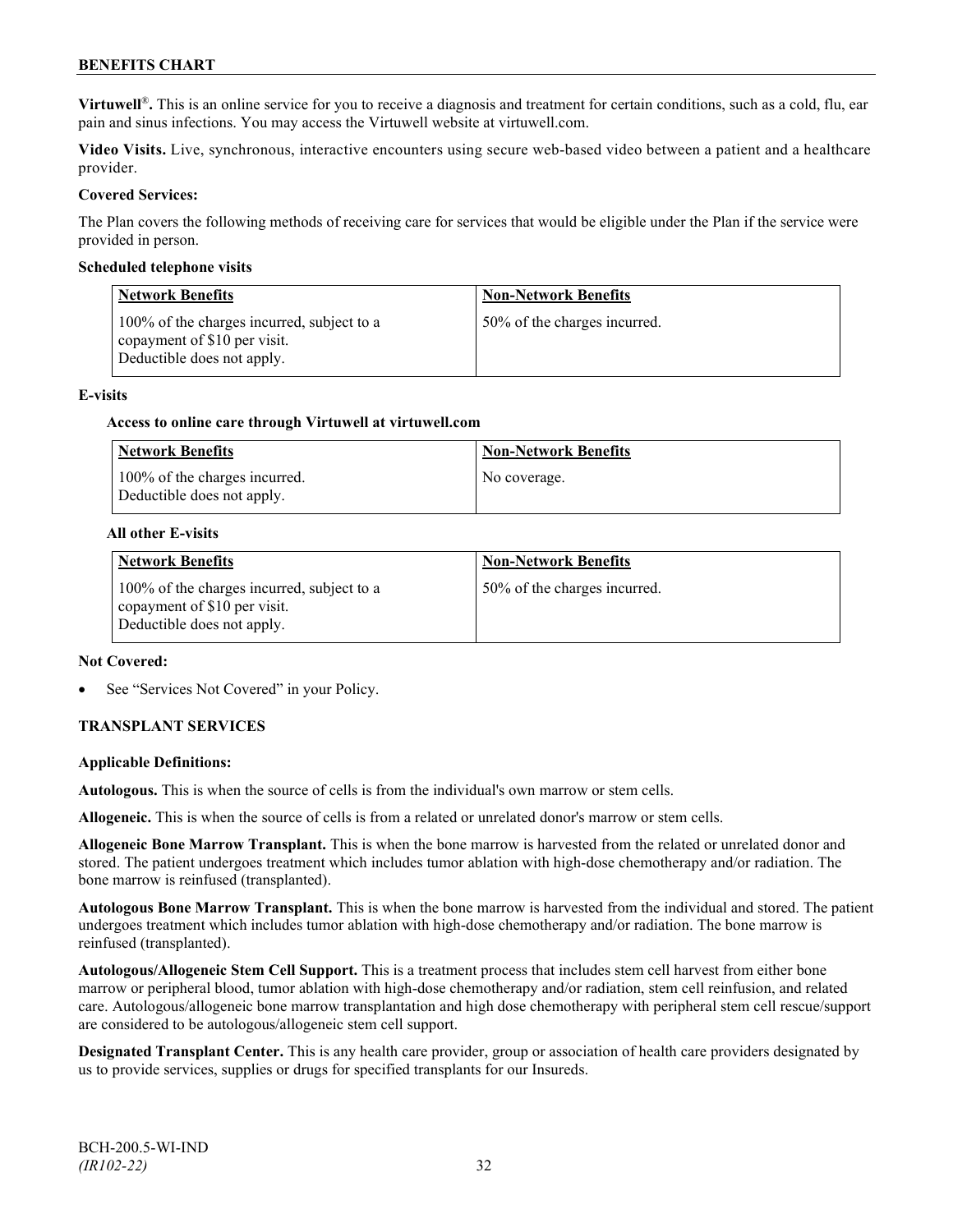**Transplant Services.** This is transplantation (including retransplants) of the human organs or tissue listed below, including all related post-surgical treatment, follow-up care and drugs and multiple transplants for a related cause. Transplant services do not include other organ or tissue transplants or surgical implantation of mechanical devices functioning as a human organ, except surgical implantation of an FDA approved Ventricular Assist Device (VAD) or total artificial heart, functioning as a temporary bridge to heart transplantation.

Prior authorization is required prior to consultation to support coordination of care and benefits.

### **Covered Services:**

We cover eligible transplant services (as defined above) while you are covered under your Policy. Transplants that will be considered for coverage are Limited to the following:

- Kidney transplants for end-stage disease.
- Cornea transplants for end-stage disease.
- Heart transplants for end-stage disease.
- Lung transplants or heart/lung transplants for: (1) primary pulmonary hypertension; (2) Eisenmenger's syndrome; (3) endstage pulmonary fibrosis; (4) alpha 1 antitrypsin disease; (5) cystic fibrosis; and (6) emphysema.
- Liver transplants for: (1) biliary atresia in children; (2) primary biliary cirrhosis; (3) post-acute viral infection (including hepatitis A, hepatitis B antigen e negative and hepatitis C) causing acute atrophy or post-necrotic cirrhosis; (4) primary sclerosing cholangitis; (5) alcoholic cirrhosis; and (6) hepatocellular carcinoma.
- Allogeneic bone marrow transplants or peripheral stem cell support associated with high dose chemotherapy for : (1) acute myelogenous leukemia; (2) acute lymphocytic leukemia; (3) chronic myelogenous leukemia; (4) severe combined immunodeficiency disease; (5) Wiskott-Aldrich syndrome; (6) aplastic anemia; (7) sickle cell anemia; (8) non-relapsed or relapsed non-Hodgkin's lymphoma; (9) multiple myeloma; and (10) testicular cancer.
- Autologous bone marrow transplants or peripheral stem cell support associated with high-dose chemotherapy for: (1) acute leukemia; (2) non-Hodgkin's lymphoma; (3) Hodgkin's disease; (4) Burkitt's lymphoma; (5) neuroblastoma; (6) multiple myeloma; (7) chronic myelogenous leukemia; and (8) non-relapsed non-Hodgkin's lymphoma.
- Pancreas transplants for simultaneous pancreas-kidney transplants for diabetes, pancreas after kidney, living related segmental simultaneous pancreas kidney transplantation and pancreas transplant alone.

To receive Network Benefits, charges for transplant services must be incurred at a Designated Transplant Center.

The transplant-related treatment provided, including expenses incurred for directly related donor services, shall be subject to and in accordance with the provisions, limitations, maximums and other terms of your Policy.

Medical and hospital expenses of the donor are covered only when the recipient is an Insured and the transplant and directly related donor expenses have been prior authorized for coverage. Treatment of medical complications that may occur to the donor are not covered. Donors are not considered Insureds, and are therefore not eligible for the rights afforded to Insureds under your Policy.

The list of eligible transplant services and coverage determinations are based on established medical policies, which are subject to periodic review and modifications by the medical director.

| <b>Network Benefits</b>                           | Mon-Network Benefits |
|---------------------------------------------------|----------------------|
| See Network Inpatient Hospital Services Benefits. | No coverage.         |